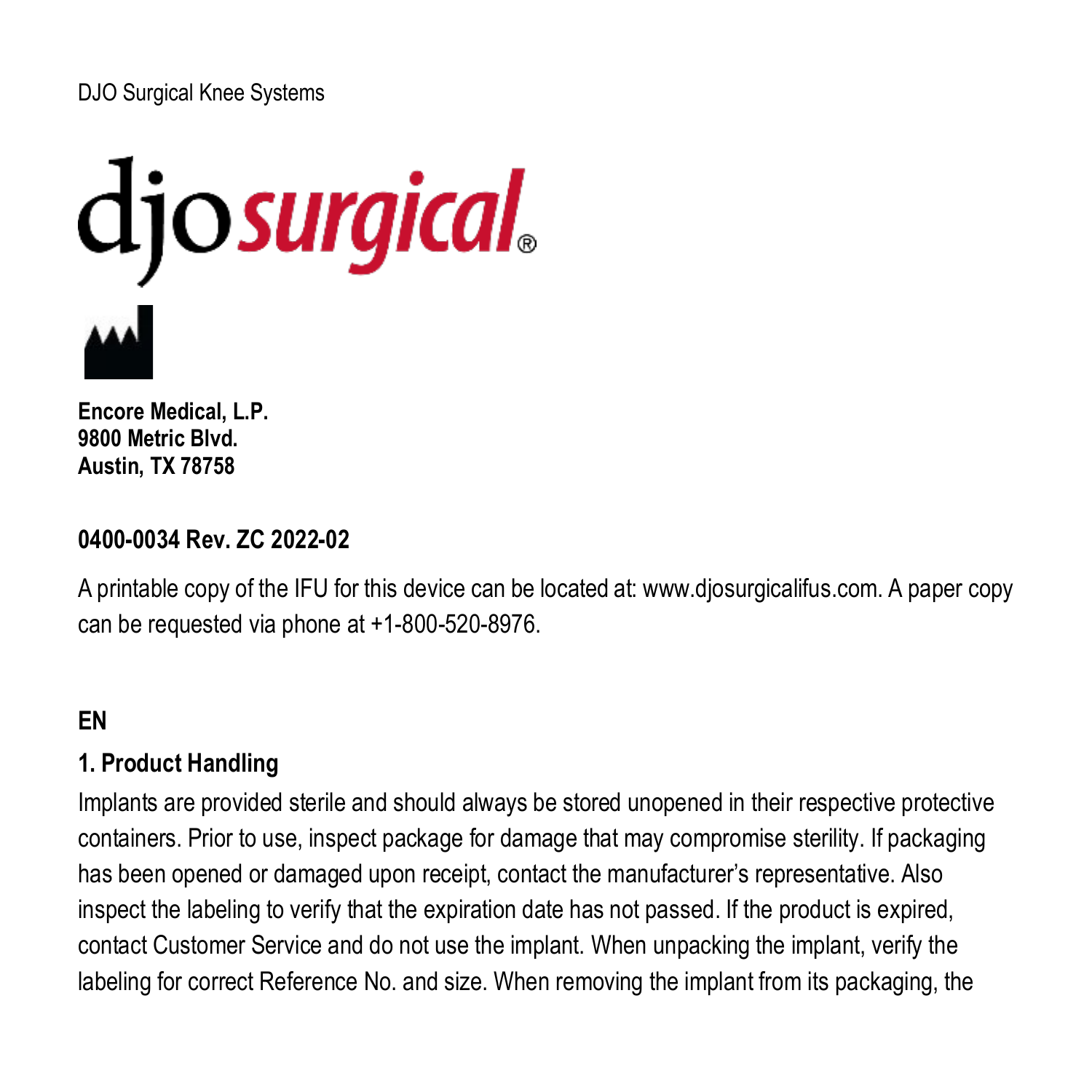relevant aseptic instructions must be observed. Protect prosthesis from contact with objects that may damage the surface finish. Inspect each implant prior to use for visual damage. This implant is part of a system and should be used only in combination with other original DJO Surgical® product belonging to the same knee system, unless otherwise specified.

| Component                                                                                                                                       | <b>Fixation</b><br>Method | <b>Material</b>                     | Applicable<br><b>ASTM</b><br><b>Standard</b> | Applicable<br><b>ISO Standard</b> |
|-------------------------------------------------------------------------------------------------------------------------------------------------|---------------------------|-------------------------------------|----------------------------------------------|-----------------------------------|
|                                                                                                                                                 |                           | Foundation <sup>®</sup> Knee System |                                              |                                   |
| FOUNDATION <sup>®</sup> Femur<br>(Primary <sup>1</sup> , Posterior<br>Stabilized <sup>2</sup> , Revision<br>Posterior Stabilized <sup>2</sup> ) | Cemented                  | CoCrMo                              | ASTM F75                                     | ISO 5832-4                        |
| FOUNDATION <sup>®</sup> Porous                                                                                                                  |                           | CoCrMo                              | ASTM F75                                     | ISO 5832-4                        |
| Coated Femur <sup>1</sup>                                                                                                                       | Cemented                  | CoCrMo Porous<br>Coating            | ASTM F75                                     |                                   |
| FOUNDATION <sup>®</sup> Femur with<br>TiNbN Coating (Primary <sup>1</sup> ,<br>Posterior Stabilized <sup>2</sup> )                              | Cemented                  | CoCrMo<br><b>TiNbN</b>              | ASTM F75                                     | ISO 5832-4                        |

# **2. Product Description and Implant Materials**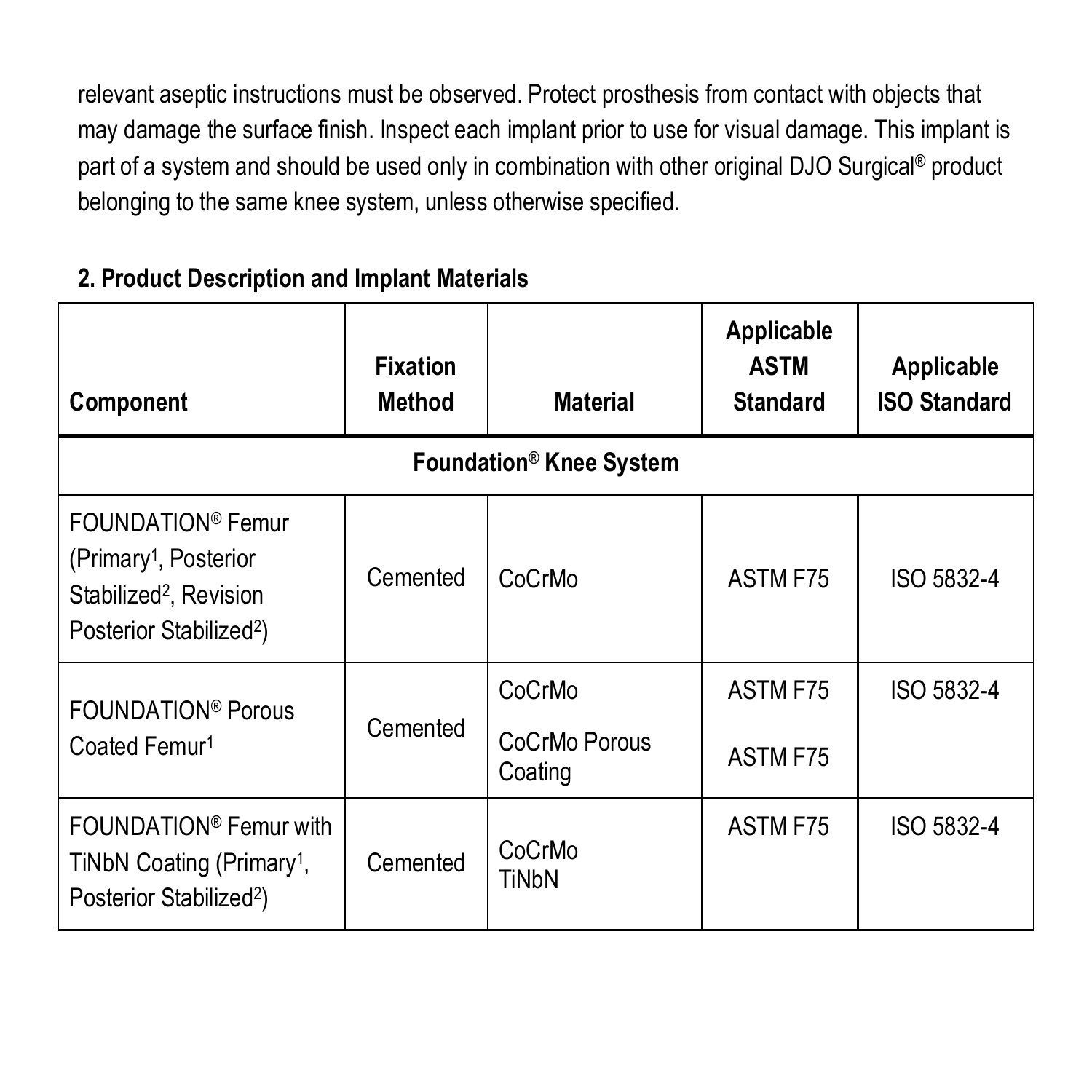| FOUNDATION <sup>®</sup> Tibia<br>Stemmed, Nonporous,<br>Primary<br>FK/3DKNEE™ Downsize<br><b>Tibial Baseplate</b>                                       | Cemented          | CoCrMo                                                         | ASTM F75                                | ISO 5832-4                 |
|---------------------------------------------------------------------------------------------------------------------------------------------------------|-------------------|----------------------------------------------------------------|-----------------------------------------|----------------------------|
| FOUNDATION® Tibia<br>Stemmed, Nonporous,                                                                                                                |                   | CoCrMo                                                         | ASTM F75                                | ISO 5832-4                 |
| Revision<br>with Tibial Stem Plug                                                                                                                       | Cemented          | Ti6Al4V alloy                                                  | <b>ASTM F136 /</b><br><b>ASTM F1472</b> | ISO 5832-3                 |
| FOUNDATION <sup>®</sup> Porous<br>Coated Tibia Stemmed                                                                                                  |                   | Ti6Al4V alloy                                                  | <b>ASTM F136 /</b><br><b>ASTM F1472</b> | ISO 5832-3                 |
| FOUNDATION <sup>®</sup> Porous<br>Coated Tibia Stemmed-no<br>Holes                                                                                      | Cemented          | CP Ti Porous                                                   | ASTM F67                                | ISO 5832-2                 |
| <b>FK/3DKNEE™ Porous</b><br>Coated Downsize Tibia                                                                                                       |                   | Coating                                                        |                                         |                            |
| FOUNDATION <sup>®</sup> Tibial<br>Inserts (Primary <sup>1</sup> , Ultra-<br>congruent <sup>1</sup> , Posterior<br>Stabilized <sup>2</sup> , Constrained | <b>Cementless</b> | Medical grade<br>UltraHigh Molecular<br>Weight<br>Polyethylene | ASTM F648                               | ISO 5834-1 /<br>ISO 5834-2 |
| PS <sup>2</sup><br>with Attachment Screw                                                                                                                |                   | Ti6Al4V alloy                                                  | <b>ASTM F136 /</b><br><b>ASTM F1472</b> | ISO 5832-3                 |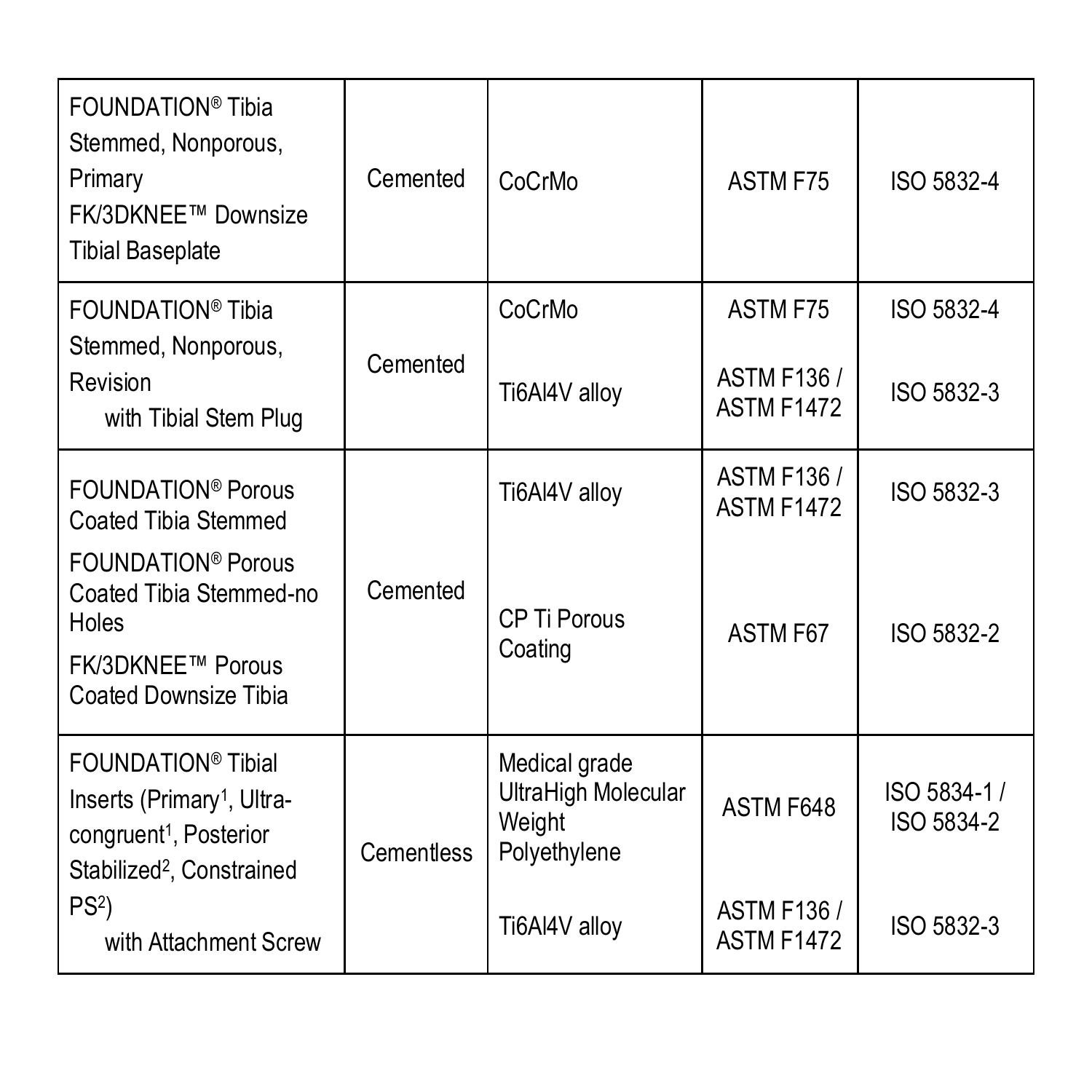| FOUNDATION <sup>®</sup> Stem<br>Extensions <sup>3</sup>                             | Cemented | Ti6Al4V allov | <b>ASTM F136 /</b><br><b>ASTM F1472</b> | ISO 5832-3 |
|-------------------------------------------------------------------------------------|----------|---------------|-----------------------------------------|------------|
| FOUNDATION <sup>®</sup> Modular<br>Spacer Blocks (Femoral <sup>4</sup> ,<br>Tibial) | Cemented | Ti6Al4V allov | <b>ASTM F136 /</b><br><b>ASTM F1472</b> | ISO 5832-3 |

1. Size interchangeability between the FOUNDATION® Primary or Porous femur and Ultra-congruent tibial inserts is limited to one size larger and one size smaller. Primary inserts to be used with Primary or Porous femur.

2. Size interchangeability between the FOUNDATION® Posterior-Stabilized or Revision PS femur and Posterior-Stabilized or Constrained PS tibial insert is limited to one size larger and one size smaller.

3. FOUNDATION® stem extensions are compatible with Revision femurs and Revision tibias and are available in various lengths and diameters.

4. FOUNDATION® femoral modular spacer blocks are available in corresponding distal and posterior sizes.

| 3DKnee™ System                             |          |                          |          |            |  |
|--------------------------------------------|----------|--------------------------|----------|------------|--|
| 3DKNEE™ Femur                              | Cemented | CoCrMo                   | ASTM F75 | ISO 5832-4 |  |
| 3DKNEE™ Femur with<br><b>TiNbN Coating</b> | Cemented | CoCrMo<br><b>TiNbN</b>   | ASTM F75 | ISO 5832-4 |  |
| 3DKNEE™ Porous<br><b>Coated Femur</b>      |          | CoCrMo                   | ASTM F75 | ISO 5832-4 |  |
|                                            | Cemented | CoCrMo Porous<br>Coating | ASTM F75 |            |  |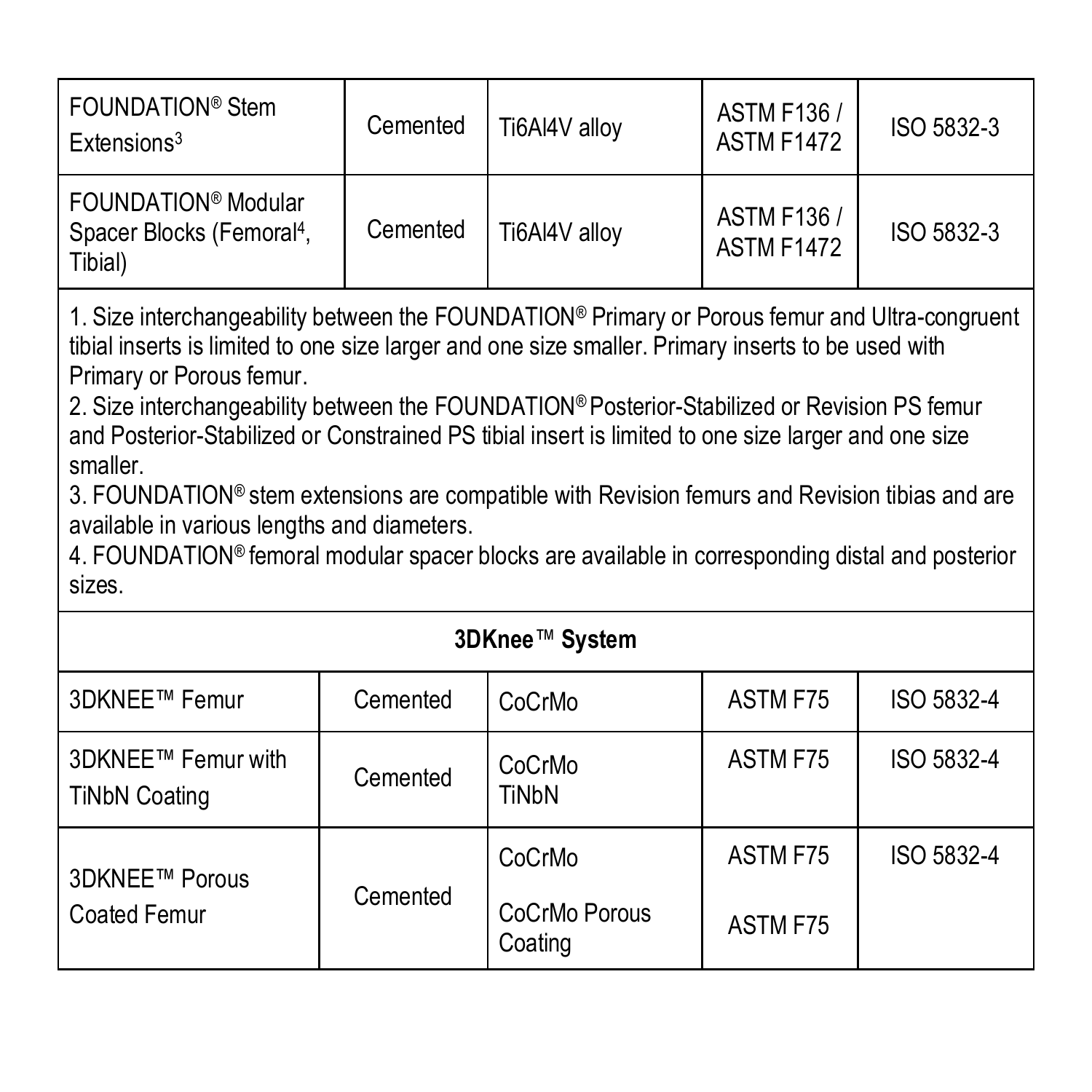| 3DKNEE™ Tibial<br>Baseplate<br>FK/3DKNEE™ Downsize<br><b>Tibial Baseplate</b> | Cemented   | CoCrMo                                                         | ASTM F75                                | ISO 5832-4                |
|-------------------------------------------------------------------------------|------------|----------------------------------------------------------------|-----------------------------------------|---------------------------|
| 3DKNEE™ Porous<br><b>Coated Tibial Baseplate</b><br><b>FK/3DKNEE™ Porous</b>  | Cementless | Ti6Al4V alloy                                                  | <b>ASTM F136 /</b><br><b>ASTM F1472</b> | ISO 5832-3                |
| <b>Coated Downsize Tibial</b><br>Baseplate                                    |            | CP Ti Porous<br>Coating                                        | ASTM F67                                | ISO 5832-2                |
| 3DKNEE™ Insert<br>(Standard, DCM)                                             | Cementless | Medical grade<br>UltraHigh Molecular<br>Weight<br>Polyethylene | ASTM F648                               | ISO 5834-1/<br>ISO 5834-2 |
| with Attachment<br>Screw                                                      |            | Ti6Al4V alloy                                                  | <b>ASTM F136 /</b><br><b>ASTM F1472</b> | ISO 5832-3                |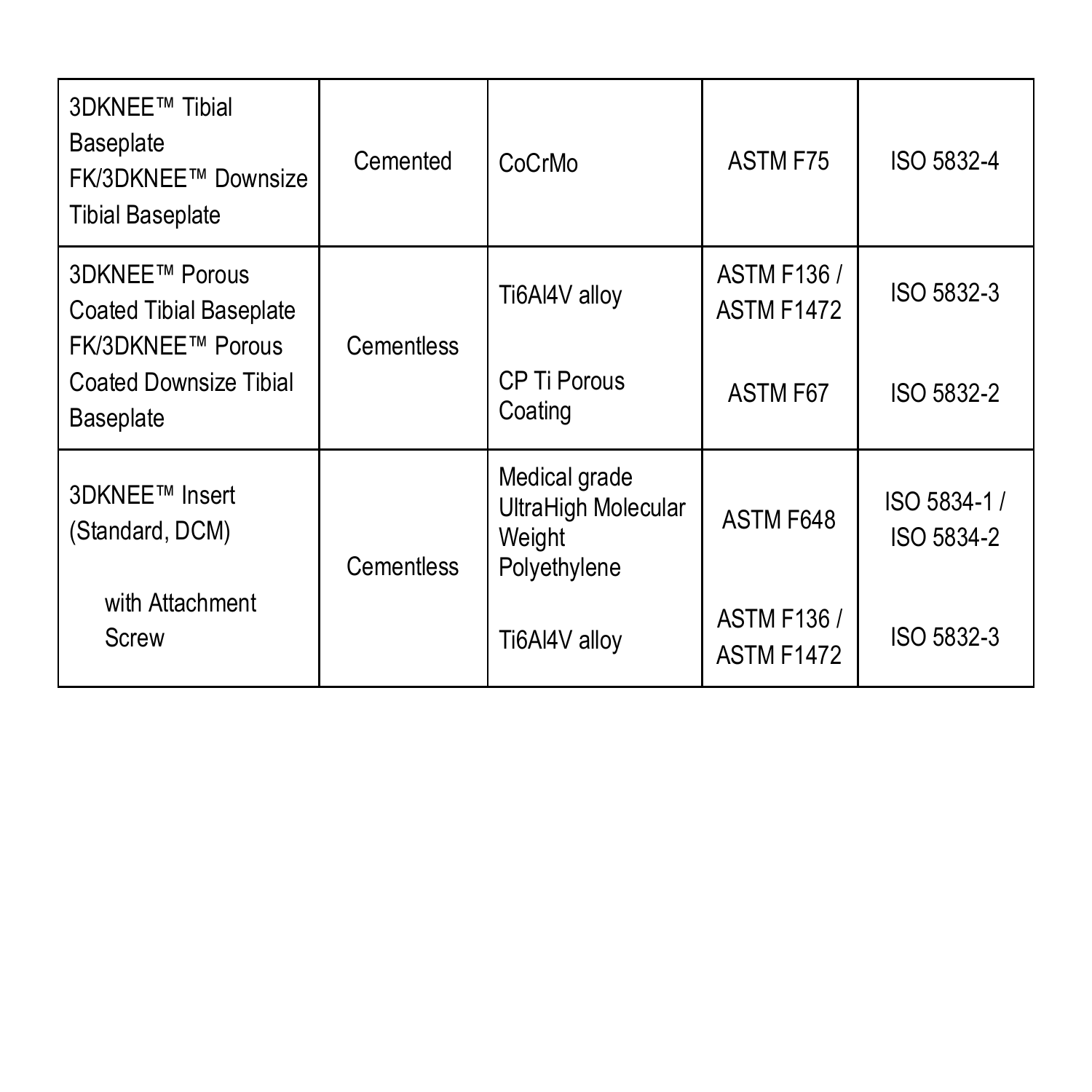| 3DKNEE™ Insert. e+™                                                                                                                                                                                                                                                                                                                                                                                                                                                                                                                                                                                                                                                                                    | Cementless | Medical grade<br>UltraHigh Molecular<br>Weight<br>Polyethylene<br>(Moderately Cross-<br>Linked) | <b>ASTM F648 /</b><br><b>ASTM F2565</b><br>ASTM F2695 | ISO 5834-1 /<br>ISO 5834-2 |
|--------------------------------------------------------------------------------------------------------------------------------------------------------------------------------------------------------------------------------------------------------------------------------------------------------------------------------------------------------------------------------------------------------------------------------------------------------------------------------------------------------------------------------------------------------------------------------------------------------------------------------------------------------------------------------------------------------|------------|-------------------------------------------------------------------------------------------------|-------------------------------------------------------|----------------------------|
| with Attachment<br>Screw                                                                                                                                                                                                                                                                                                                                                                                                                                                                                                                                                                                                                                                                               |            | Vitamin E<br><b>UHMWPF</b><br>(a-tocopheral)<br>Ti6Al4V alloy                                   | <b>ASTM F136 /</b><br><b>ASTM F1472</b>               | ISO 5832-3                 |
| 1. 3DKNEE™ femurs are to be used with 3DKNEE™ tibial inserts and FK/3DKNEE™,<br>FOUNDATION <sup>®</sup> or 3DKNEE™ tibial baseplates. If using FK/3DKNEE™ or FOUNDATION <sup>®</sup> tibial<br>baseplates with 3DKNEE™ femurs, use baseplates that are one size smaller.<br>2. Size 3, 5, and 7 3DKNEE™ femurs and inserts are to be used with 3DKNEE™ Tibial Components<br>that are one size larger or FOUNDATION® or FK/3DKNEE™ downsize components that are one size<br>smaller.<br>3. The 3DKNEE™ femur and the 3DKNEE™ insert (Standard, DCM or $e+™$ ) size must match. The<br>insert will mate with the same size 3DKNEE™ baseplate or one size smaller FOUNDATION® or<br>FK/3DKNEE™ baseplate. |            |                                                                                                 |                                                       |                            |
| DJO EMPOWR KNEE System®                                                                                                                                                                                                                                                                                                                                                                                                                                                                                                                                                                                                                                                                                |            |                                                                                                 |                                                       |                            |
| EMPOWR 3D™<br>Fermur <sup>1,4</sup><br><b>EMPOWR PS™</b><br>Femur <sup>2,3</sup>                                                                                                                                                                                                                                                                                                                                                                                                                                                                                                                                                                                                                       | Cemented   | CoCrMo                                                                                          | ASTM F75                                              | ISO 5832-4                 |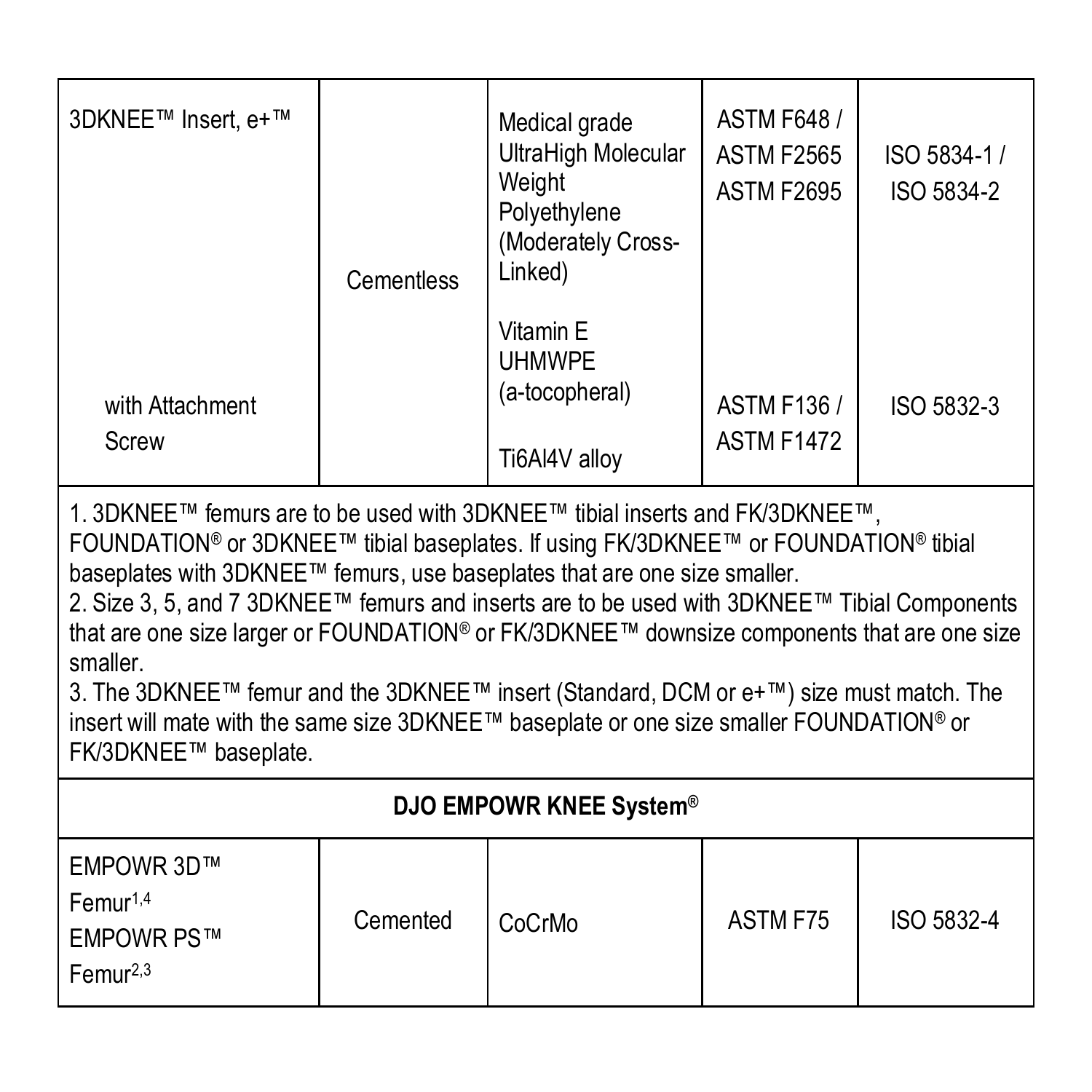| EMPOWR Porous <sup>®</sup>                                     |            | CoCrMo                   | ASTM F75                                | ISO 5832-4  |
|----------------------------------------------------------------|------------|--------------------------|-----------------------------------------|-------------|
| Fermur <sup>1,4</sup>                                          | Cementless | CoCrMo Porous<br>Coating | ASTM F75                                |             |
| <b>EMPOWR Porous</b>                                           |            | CoCrMo                   | ASTM F75                                | ISO 5832-4  |
| Femur with HAnano<br>Surface <sup>™1</sup>                     | Cementless | CoCrMo Porous<br>Coating | ASTM F75                                | ISO 13779-1 |
| EMPOWR Porous <sup>®</sup>                                     | Cementless | Ti6Al4V alloy            | <b>ASTM F620 /</b><br><b>ASTM F1472</b> | ISO 5832-3  |
| <b>Tibial Baseplate</b>                                        |            | CP Ti Porous<br>Coating  | ASTM F67                                | ISO 5832-2  |
| EMPOWR™ Tibial<br>Baseplate                                    | Cemented   | CoCrMo                   | ASTM F75                                | ISO 5832-4  |
| EMPOWR™ Universal<br><b>Tibial Baseplate</b><br>with Stem Plug | Cemented   | CoCrMo                   | ASTM F75<br>ASTM F1537                  | ISO 5832-4  |
| EMPOWR™ Universal<br>Cemented Stem<br>Extension                | Cemented   | CoCrMo                   | ASTM F1537                              | ISO 5832-4  |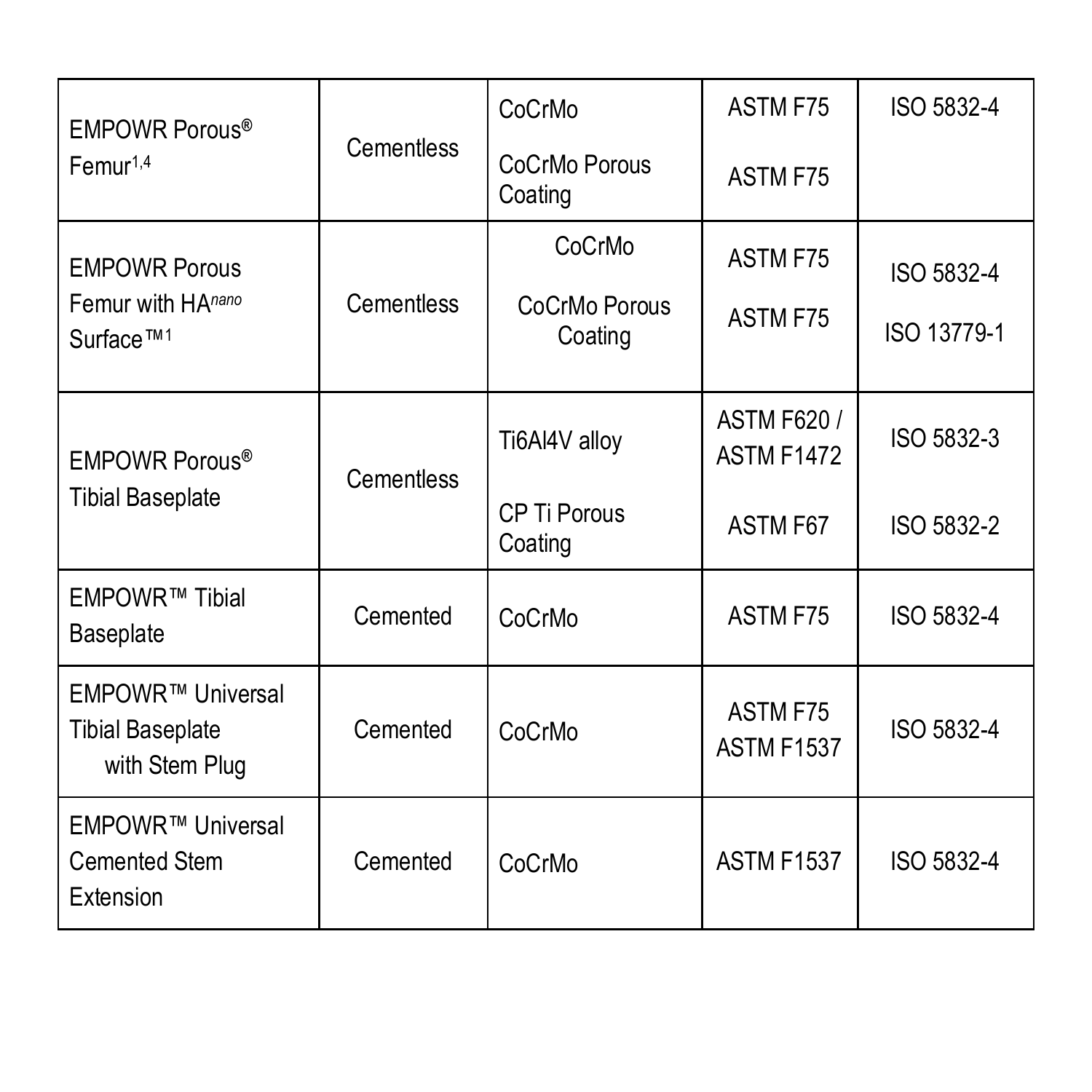| EMPOWR™ Universal<br>Tibial Augment <sup>5</sup><br>- Half Block, 5mm (with<br>5mm screw)<br>EMPOWR™ Universal<br>Tibial Augment Screw,<br>(5mm, 10mm, 15mm) <sup>5</sup> | Cemented   | Ti6Al4V alloy                                                                                   | <b>ASTM F136 /</b><br><b>ASTM F1472</b> | ISO 5832-3                |
|---------------------------------------------------------------------------------------------------------------------------------------------------------------------------|------------|-------------------------------------------------------------------------------------------------|-----------------------------------------|---------------------------|
| EMPOWR <sup>™</sup> Tibial Insert:<br>- EMPOWR 3D™ Tibial<br>Insert - $e+^{TM, 1}$<br>- EMPOWR PS™ Tibial<br>Insert - $e+^{TM, 2}$<br>- EMPOWR CR <sup>®</sup> Tibial     | Cementless | Medical grade<br>UltraHigh Molecular<br>Weight<br>Polyethylene<br>(Moderately Cross-<br>Linked) | <b>ASTM F648/</b><br><b>ASTM F2565</b>  | ISO 5834-1/<br>ISO 5834-2 |
| Insert - $e+^{TM, 4}$<br>- EMPOWR VVC <sup>®</sup> Tibial<br>lnsert - e+™, $3(10$ mm<br>through 19mm) <sup>3</sup>                                                        |            | Vitamin E<br>UHMWPE (a-<br>tocopheral)                                                          | <b>ASTM F2695</b>                       |                           |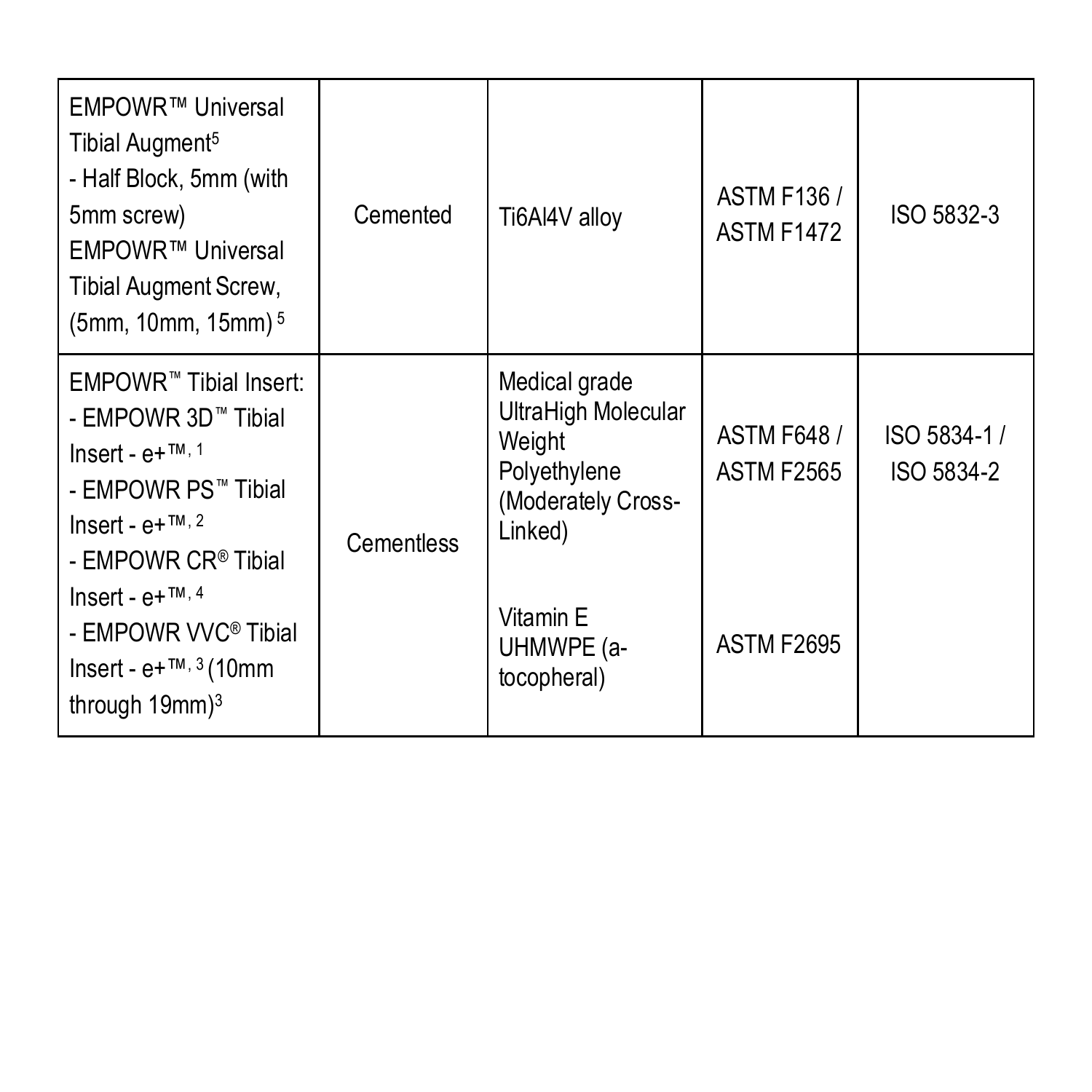| EMPOWR™ Tibial<br>Insert:<br>- EMPOWR VVC® Tibial<br>Insert - $e+™,3$ (22mm<br>and 25mm) <sup>3,6</sup> with<br>Reinforcement Pin | Cementless | Medical grade<br>UltraHigh Molecular<br>Weight<br>Polyethylene<br>(Moderately Cross-<br>Linked)<br>Vitamin E<br>UHMWPE (a-<br>tocopheral) | <b>ASTM F648 /</b><br><b>ASTM F2565</b><br><b>ASTM F2695</b> | ISO 5834-1 /<br>ISO 5834-2 |
|-----------------------------------------------------------------------------------------------------------------------------------|------------|-------------------------------------------------------------------------------------------------------------------------------------------|--------------------------------------------------------------|----------------------------|
|                                                                                                                                   |            | CoCrMo                                                                                                                                    | <b>ASTM F1537</b>                                            | ISO 5832-4                 |
| <b>EMPOWR VVC®</b><br>Reinforcement Pin                                                                                           | Cementless | CoCrMo                                                                                                                                    | <b>ASTM F1537</b>                                            | ISO 5832-4                 |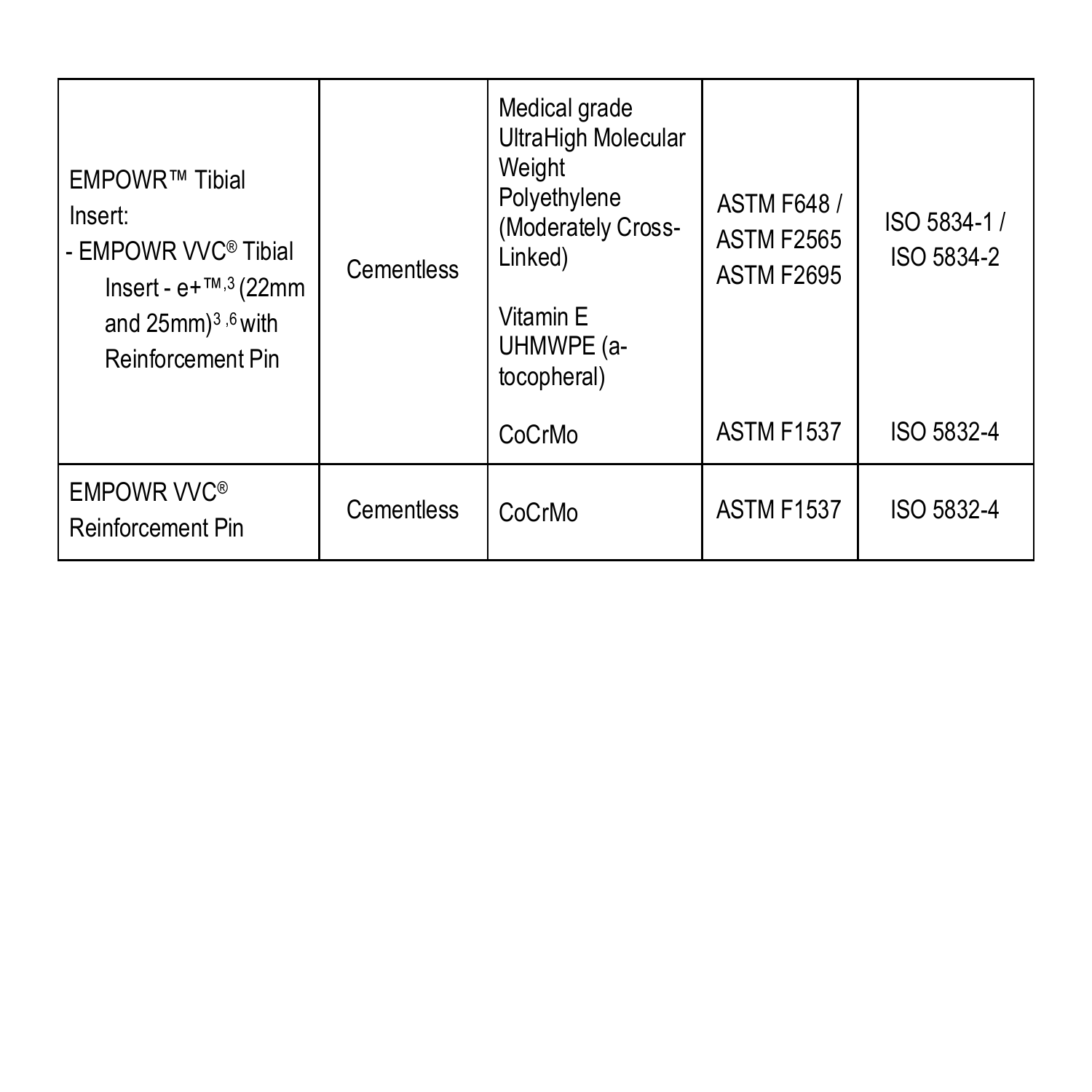1. Size interchangeability between the EMPOWR 3D™ femur and EMPOWR Porous® Femur to EMPOWR 3D™ tibial inserts are compatible with the same size component, or one size smaller femur on a larger insert.

2. Size interchangeability between the EMPOWR PS™ femur and EMPOWR PS™ tibial inserts are compatible with the same size component, one size smaller femur on a larger insert, or one size larger femur on a smaller insert.

3. Size interchangeability between the EMPOWR PS™ femur and EMPOWR VVC® tibial inserts are compatible with the same size component, one size smaller femur on a larger insert, or one size larger femur on a smaller insert.

4. Size interchangeability between the EMPOWR 3D™ femur and EMPOWR Porous® Femur to  $EMPOWR \, CR<sup>®</sup>$  tibial inserts is compatible with the same size component, up to two sizes smaller femur on a larger insert, or up to two sizes larger femur on a smaller insert.

5. Tibial augmentation blocks for the EMPOWR KNEE SYSTEM® are available in 5mm thickness, configured to the lateral compartment for a given size. Additionally, these tibial augments can be stacked up to 15mm using the appropriate length assembly screw.

6. EMPOWR VVC® Insert, 22 & 25mm to be used only with Universal Tibial Baseplate

| <b>EXPRT™ Knee System</b>                                         |          |        |          |            |  |
|-------------------------------------------------------------------|----------|--------|----------|------------|--|
| <b>EXPRT<sup>®</sup></b> Revision Knee<br>Femur                   | Cemented | CoCrMo | ASTM F75 | ISO 5832-4 |  |
| <b>EXPRT<sup>®</sup></b> Revision Knee<br><b>Tibial Baseplate</b> | Cemented | CoCrMo | ASTM F75 | ISO 5832-4 |  |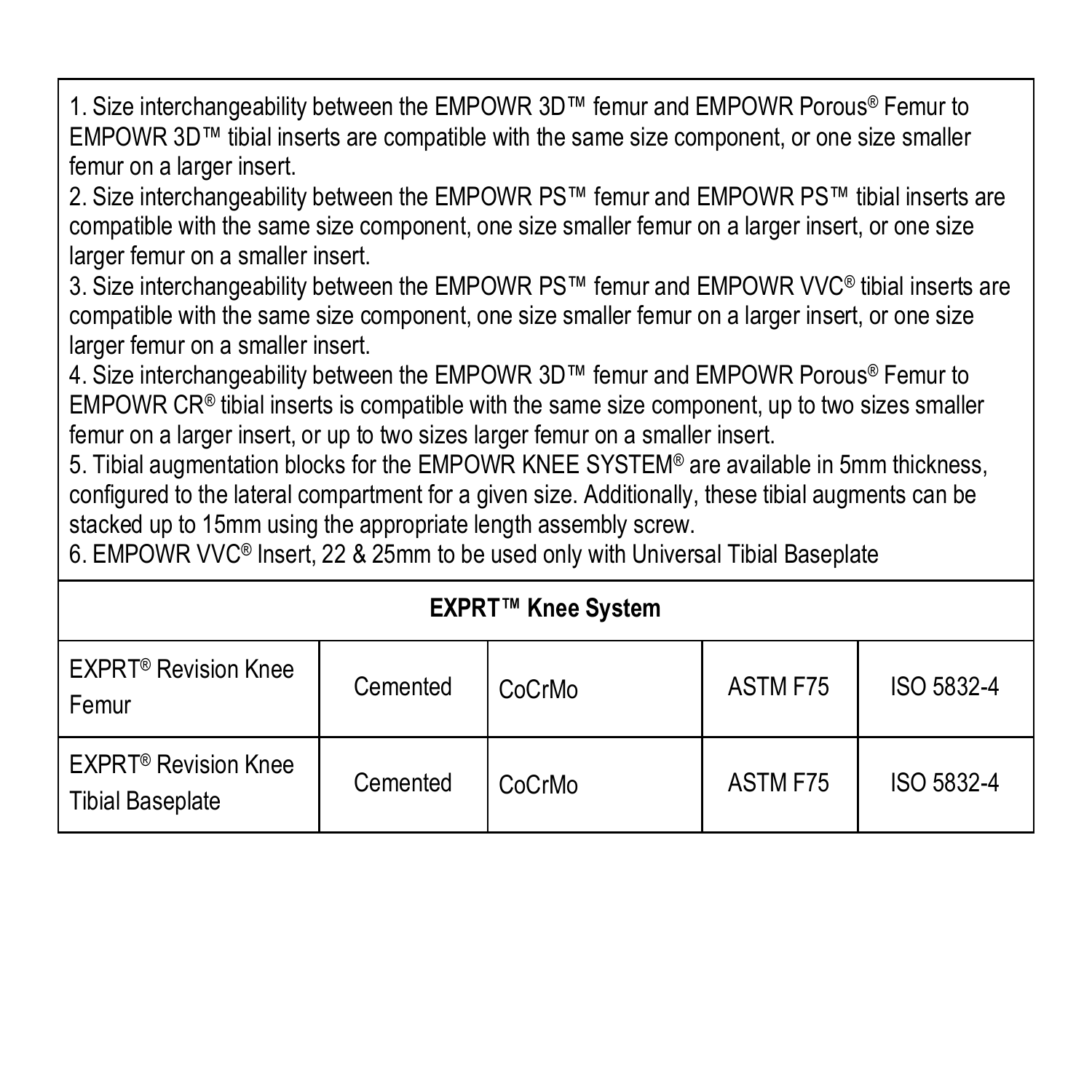| <b>EXPRT<sup>®</sup> Revision Knee</b><br>$Insert e+TM$  | Cementless | Medical grade<br>UltraHigh Molecular<br>Weight<br>Polyethylene<br>(Moderately Cross-<br>Linked)                                           | <b>ASTM F648 /</b><br><b>ASTM F2565</b>                     | ISO 5834-1 /<br>ISO 5834-2 |
|----------------------------------------------------------|------------|-------------------------------------------------------------------------------------------------------------------------------------------|-------------------------------------------------------------|----------------------------|
|                                                          |            | Vitamin F<br>UHMWPE (a-<br>tocopheral)                                                                                                    | <b>ASTM F2695</b>                                           |                            |
| <b>EXPRT<sup>®</sup> Revision Knee</b><br>Stem Extension | Cemented   | CoCrMo                                                                                                                                    | <b>ASTM 1537</b>                                            | ISO 5832-4                 |
| <b>EXPRT® Revision Tibial</b><br>Augment                 | Cemented   | CoCrMo                                                                                                                                    | ASTM F75                                                    | ISO 5832-4                 |
| EXPRT <sup>®</sup> Revision<br>Femoral Augment           | Cemented   | Ti6Al4V alloy                                                                                                                             | <b>ASTM F136 /</b><br><b>ASTM F1472</b>                     | ISO 5832-3                 |
| EXPRT <sup>®</sup> Patella - All<br>Poly e+™, Domed      | Cemented   | Medical grade<br>UltraHigh Molecular<br>Weight<br>Polyethylene<br>(Moderately Cross-<br>Linked)<br>Vitamin E<br>UHMWPE (a-<br>tocopheral) | <b>ASTM F648/</b><br><b>ASTM F2565</b><br><b>ASTM F2695</b> | ISO 5834-1 /<br>ISO 5834-2 |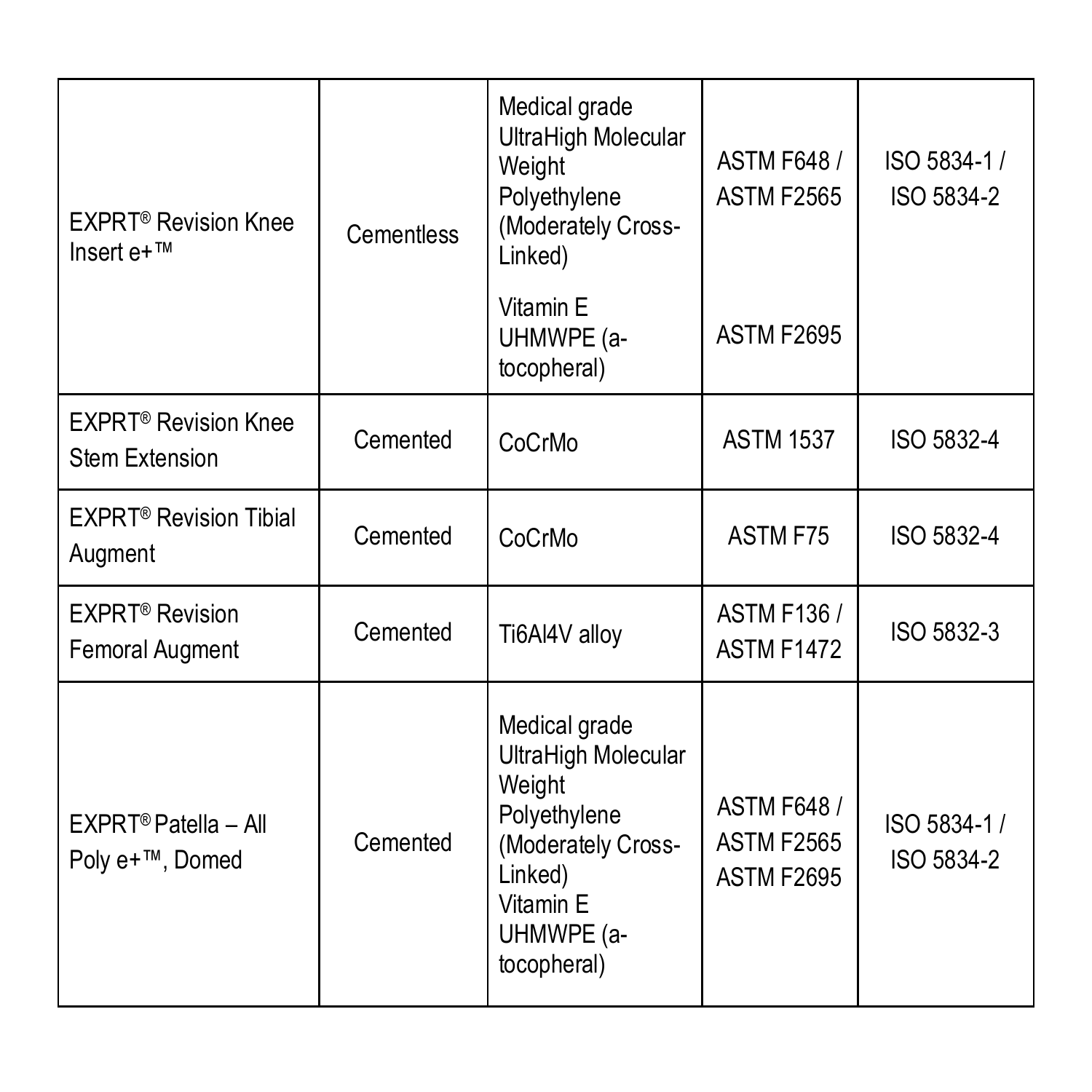| <b>EMPOWR Partial KNEE™ System</b>                     |            |                                                                                                                                           |                                                       |                            |
|--------------------------------------------------------|------------|-------------------------------------------------------------------------------------------------------------------------------------------|-------------------------------------------------------|----------------------------|
| <b>EMPOWR Partial</b><br>KNEE™ Femur                   | Cemented   | CoCrMo                                                                                                                                    | ASTM F75                                              | ISO 5832-4                 |
| <b>EMPOWR Partial</b><br>KNEE™ Tibial Baseplate        | Cemented   | Ti6Al4V alloy                                                                                                                             | AMS4965™                                              |                            |
| <b>EMPOWR Partial</b><br>KNEE™ Tibial Insert<br>$e+TM$ | Cementless | Medical grade<br>UltraHigh Molecular<br>Weight<br>Polyethylene<br>(Moderately Cross-<br>Linked)<br>Vitamin E<br>UHMWPE (a-<br>tocopheral) | <b>ASTM F648 /</b><br>ASTM F2565<br><b>ASTM F2695</b> | ISO 5834-1 /<br>ISO 5834-2 |
|                                                        |            |                                                                                                                                           |                                                       |                            |
| EPIK <sup>®</sup> Uni Knee                             |            |                                                                                                                                           |                                                       |                            |
| EPIK <sup>®</sup> Uni Femur                            | Cemented   | CoCrMo                                                                                                                                    | ASTM F75                                              | ISO 5832-4                 |
| EPIK <sup>®</sup> Uni Tibial<br>Baseplate              | Cemented   | CoCrMo                                                                                                                                    | ASTM F75                                              | ISO 5832-4                 |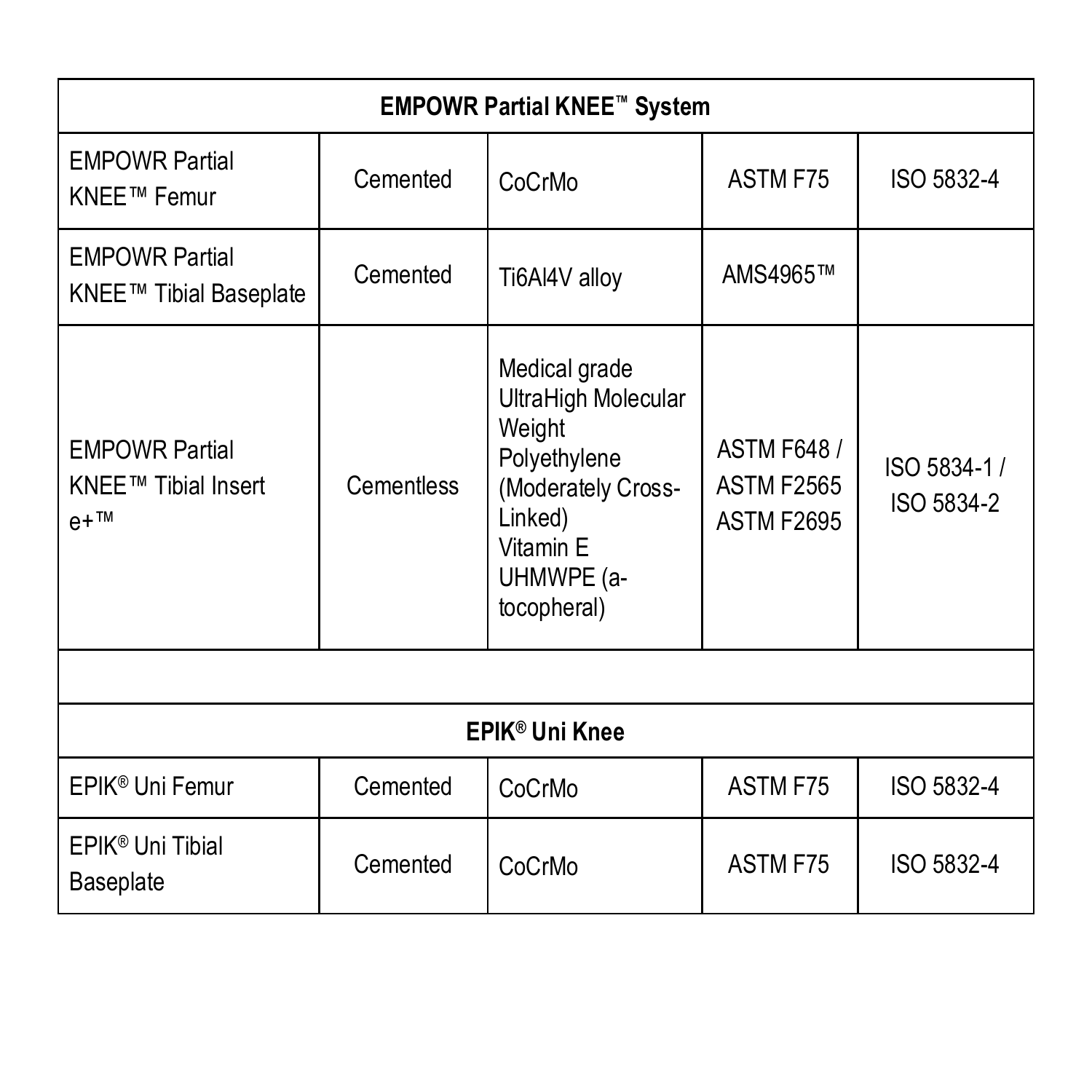| EPIK® Uni Tibial Insert                                         | <b>Cementless</b> | Medical grade<br>UltraHigh Molecular<br>Weight<br>Polyethylene                                               | ASTM F648                              | ISO 5834-1 /<br>ISO 5834-2 |
|-----------------------------------------------------------------|-------------------|--------------------------------------------------------------------------------------------------------------|----------------------------------------|----------------------------|
|                                                                 |                   |                                                                                                              |                                        |                            |
| Patella, Screws, Plugs                                          |                   |                                                                                                              |                                        |                            |
| Patella - All Poly,<br>Domed & Sombrero                         | Cemented          | Medical grade<br>UltraHigh Molecular<br>Weight<br>Polyethylene                                               | ASTM F648                              | ISO 5834-1 /<br>ISO 5834-2 |
| Patella - All Poly $e+^{TM}$ ,<br>Domed <sup>1</sup> & Sombrero | Cemented          | Medical grade<br>UltraHigh Molecular<br>Weight<br>Polyethylene<br>(Moderately Cross-<br>Linked)<br>Vitamin E | <b>ASTM F648/</b><br><b>ASTM F2565</b> | ISO 5834-1 /<br>ISO 5834-2 |
|                                                                 |                   | UHMWPE (a-<br>tocopheral)                                                                                    | ASTM F2695                             |                            |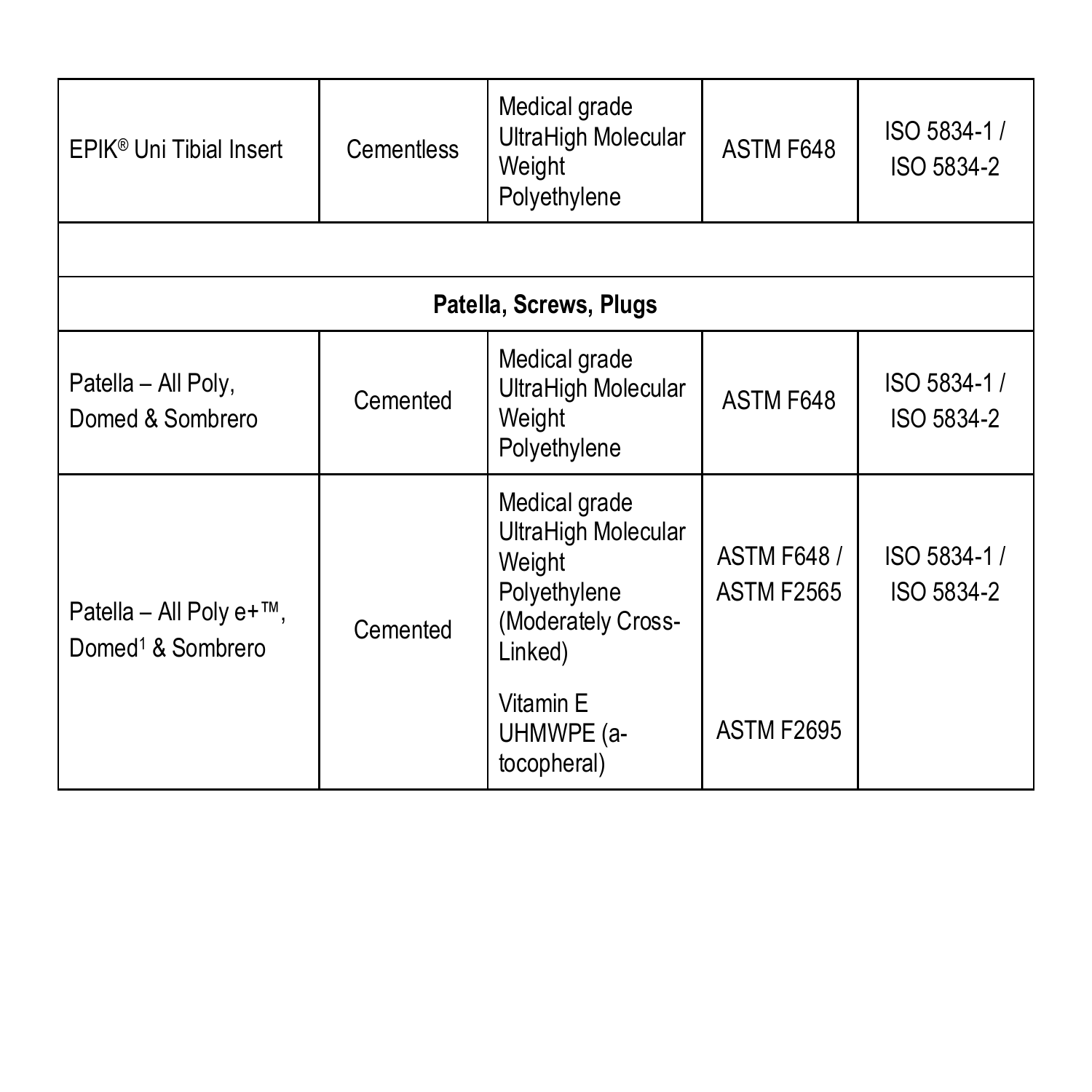| Patella - Metal Backed                       | Cemented                               | Medical grade<br>UltraHigh Molecular<br>Weight<br>Polyethylene<br>Ti6Al4V alloy<br>CP Ti Porous<br>Coating | ASTM F648<br><b>ASTM F136 /</b><br><b>ASTM F1472</b><br>ASTM F67 | ISO 5834-1 /<br>ISO 5834-2<br>ISO 5832-3<br>ISO 5832-2 |
|----------------------------------------------|----------------------------------------|------------------------------------------------------------------------------------------------------------|------------------------------------------------------------------|--------------------------------------------------------|
| Cementless<br>Porous Patella e+™<br>Cemented |                                        | Medical grade<br>UltraHigh Molecular<br>Weight<br>Polyethylene<br>(Moderately Cross-<br>Linked)            | <b>ASTM F648 /</b><br><b>ASTM F2565</b>                          | ISO 5834-1 /<br>ISO 5834-2                             |
|                                              | Vitamin E<br>UHMWPE (a-<br>tocopheral) | <b>ASTM F2695</b>                                                                                          |                                                                  |                                                        |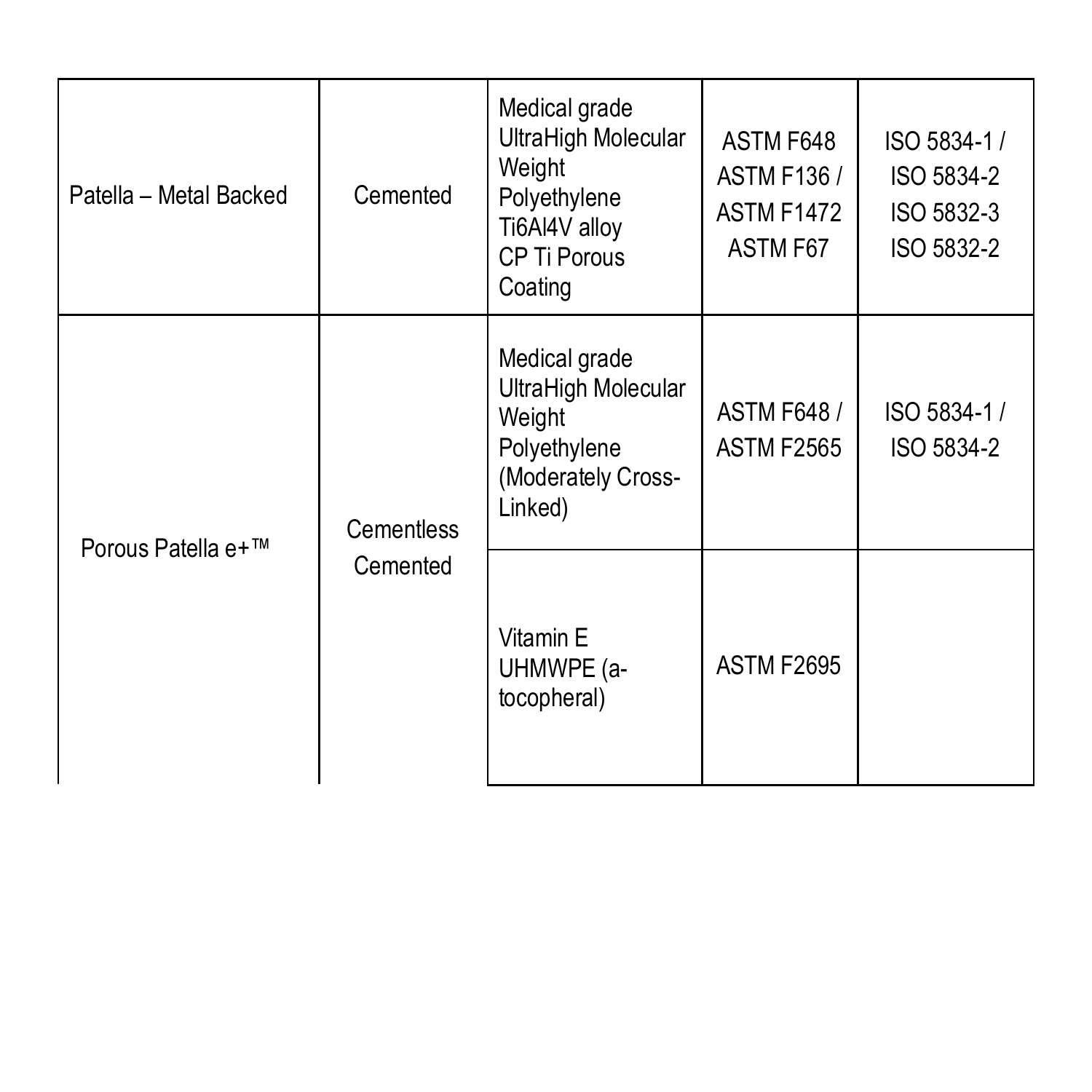|                                        |            | Additive Ti6Al4V<br>alloy                                      | <b>ASTM F2924</b>                | ISO 5832-3                 |
|----------------------------------------|------------|----------------------------------------------------------------|----------------------------------|----------------------------|
| Cancellous Bone<br>Screws <sup>2</sup> | Cementless | Ti6Al4V alloy                                                  | <b>ASTM F136 /</b><br>ASTM F1472 | ISO 5832-3                 |
| <b>Baseplate Plugs</b>                 | Cementless | Medical grade<br>UltraHigh Molecular<br>Weight<br>Polyethylene | ASTM F648                        | ISO 5834-1 /<br>ISO 5834-2 |

1. The EMPOWR Knee System® is intended for use with the e+ ™ Domed Patella and the Porous Patella e+™ onlv.

2. Cancellous Bone Screws are to be used with FOUNDATION® Porous Coated Tibia Stemmed, FK/3DKNEE™ Porous Coated Downsize Tibia and 3DKNEE™ Porous Coated Tibia

Depending on the DJO Surgical® Knee System, femoral prostheses may be available in left and right configurations. Depending on the DJO Surgical<sup>®</sup> Knee System, the stemmed baseplate is available in left and right configurations.

# **3. Indications**

Joint replacement is indicated for patients suffering from disability due to:

- degenerative, post-traumatic or rheumatoid arthritis;
- avascular necrosis of the femoral condyle;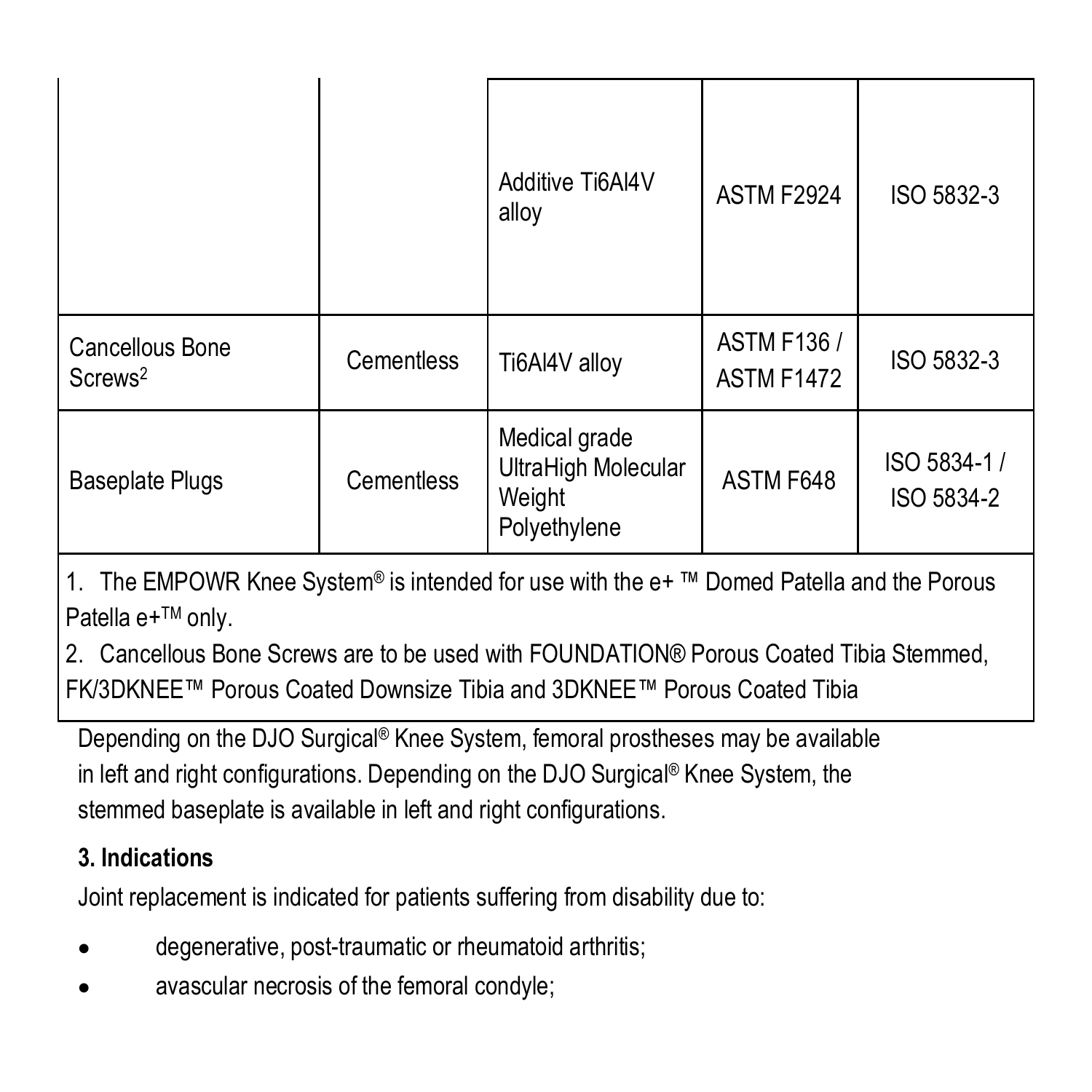- post-traumatic loss of joint configuration, particularly when there is patellofemoral erosion, dysfunction or prior patellectomy;
- moderate valgus, varus or flexion deformities;
- treatment of fractures that are unmanageable using other techniques.

This device may also be indicated in the salvage of previously failed surgical attempts. All devices are intended for cemented applications except for FK/3DKNEE™ Porous Coated Downsize Tibia. 3DKNEE™ Porous Coated Femur, EMPOWR Porous® Knee Femur, and EMPOWR Porous® Knee Tibia and Patella – Metal Backed which are intended for cementless applications.

While knee replacements are not intended to withstand activity levels and loads of normal healthy bone, they are a means of restoring mobility and reducing pain for many patients.

# **Indications for EPIK® Uni Knee**

Intended for partial replacement of the articulating surfaces of the knee when only one side of the joint is affected due to compartmental primary degenerative or post-traumatic degenerative disease, previous tibial condyle or plateau fractures, deformity or revision of previous arthroplasty. The device is a single use implant intended for implantation with bone cement.

# **Indications for EMPOWR Partial Knee™**

- Painful and/or disabling knee joints due to osteoarthritis or traumatic arthritis.
- Previous tibial condyle or plateau fractures with loss of anatomy or function.
- Varus or valgus deformities.
- Revision procedures where other treatments or devices have failed.
- These devices are indicated for cemented use only.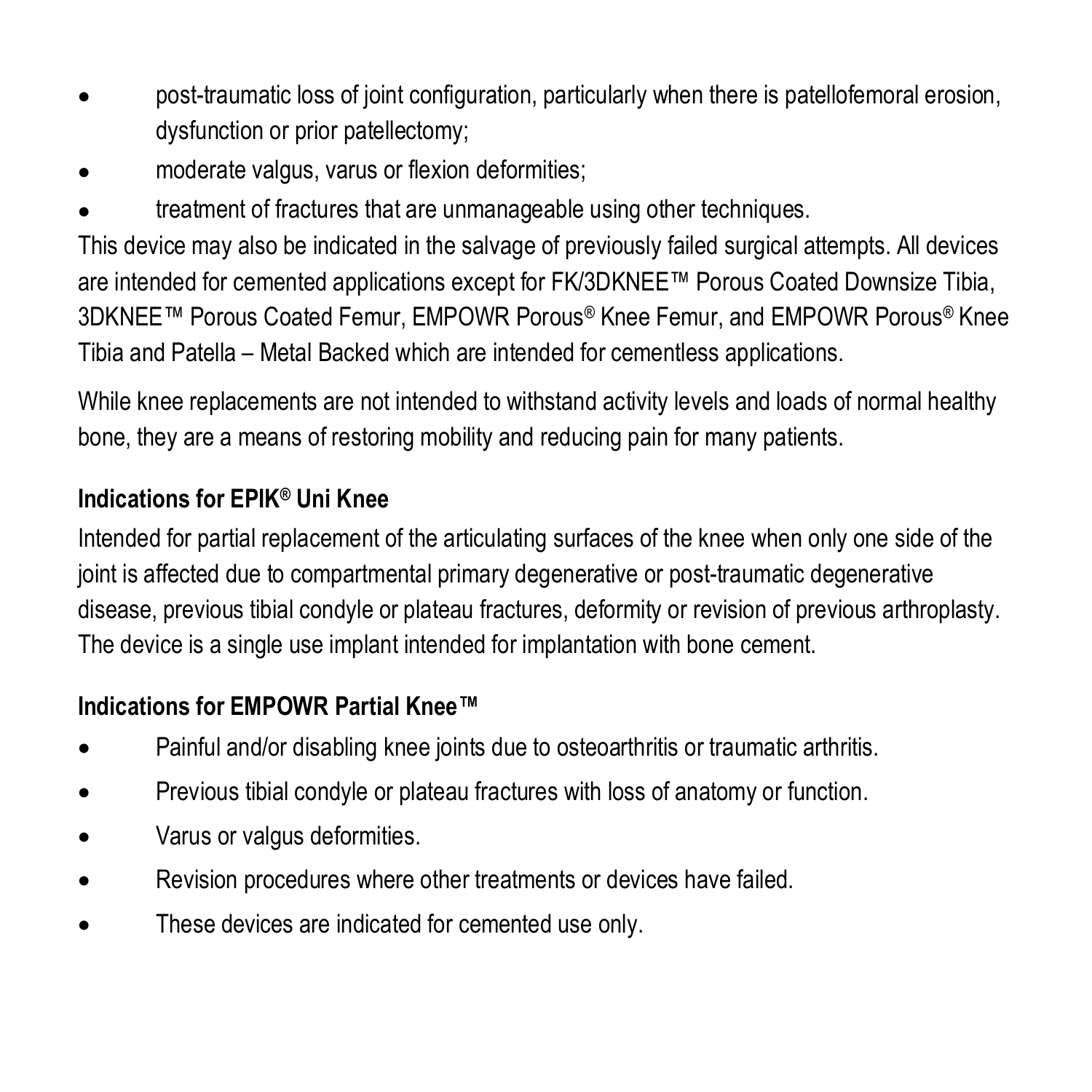# **4. Intended Use**

DJO Surgical<sup>®</sup> knee devices are intended for treatment of patients who are candidates for knee arthroplasty per the Indication for use. While total knee replacements are not intended to withstand activity levels and loads of normal healthy bone, they are a means of restoring mobility and reducing pain for many patients.

### **5. Contraindications**

Joint replacement is contraindicated where there is:

- infection (or a history of infection), acute or chronic, local or systemic;
- insufficient bone quality which may affect the stability of the implant;
- muscular, neurological or vascular deficiencies, which compromise the affected extremity;
- obesity;
- alcoholism or other addictions;
- materials sensitivity;
- loss of ligamentous structures;
- high levels of physical activity (e.g. competitive sports, heavy physical labor).
- The EMPOWR 3D KNEE® and EMPOWR CR® KNEE® are also contraindicated for patients without sufficient soft tissue integrity to provide adequate stability.

#### **6. Precautions and Warnings**

An implant should never be reused. Although the implant may appear undamaged, previous stresses could create imperfections that may lead to mechanical failure. It is advised to utilize new prostheses of current design.

Familiarity with, and attention to the surgical technique recommended for this device is imperative for best results. The correct selection as well as the correct seating/placement of the prosthetic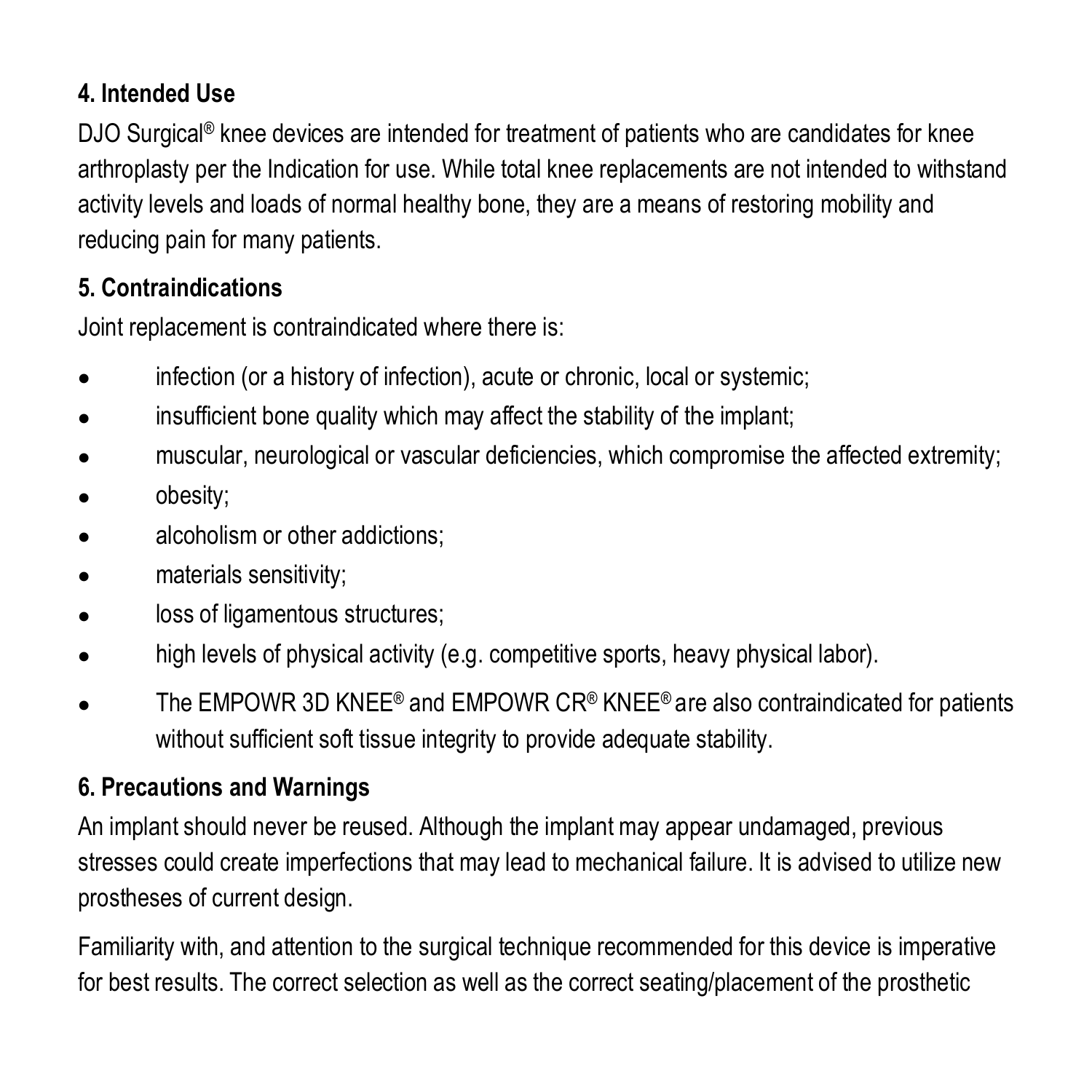implant is extremely important. Malposition may predispose the device to excess wear and early failure. Only DJO Surgical® Knee System implants, instruments and trial prostheses should be used.

Care must be taken to protect mating surfaces (i.e. tapers) and polished bearing surfaces from nicks and scratches which could become the focal point for failure. Contouring or bending of the implant may reduce its service life and may cause immediate or eventual failure under load. An implant must not be tampered with, as tampering will adversely affect the performance of the implant.

CAUTION: Federal Law (USA) restricts this device to sale by or on the order of a physician.

# **7. Preoperative Planning and Postoperative Care**

Preoperative planning provides essential information regarding the appropriate prosthesis and likely combinations of components. Use instrument trial components for fit verification (where applicable) and extra implant components for backup. X-ray templates for all sizes of the DJO Surgical<sup>®</sup> Knee systems are available upon request.

Accepted surgical practices should be followed for postoperative care. The patient should be made aware of the limitation of total joint reconstruction. Excessive physical activity and trauma affecting the replaced joint have been implicated in premature failure by loosening, fracture, and/or wear of the prosthetic implants. The patient should be cautioned to govern his activities accordingly as the risk of implant failure increases with weight and activity levels of the patient.

#### **8. MRI Compatibility**

# **United States and EU:**

DJO Surgical knee systems listed in Section 2 of this document have not been evaluated for safety and compatibility in the Magnetic resonance environment. These devices have not been tested for heating, migration, or image artifact in the MR environment. The safety of these DJO Surgical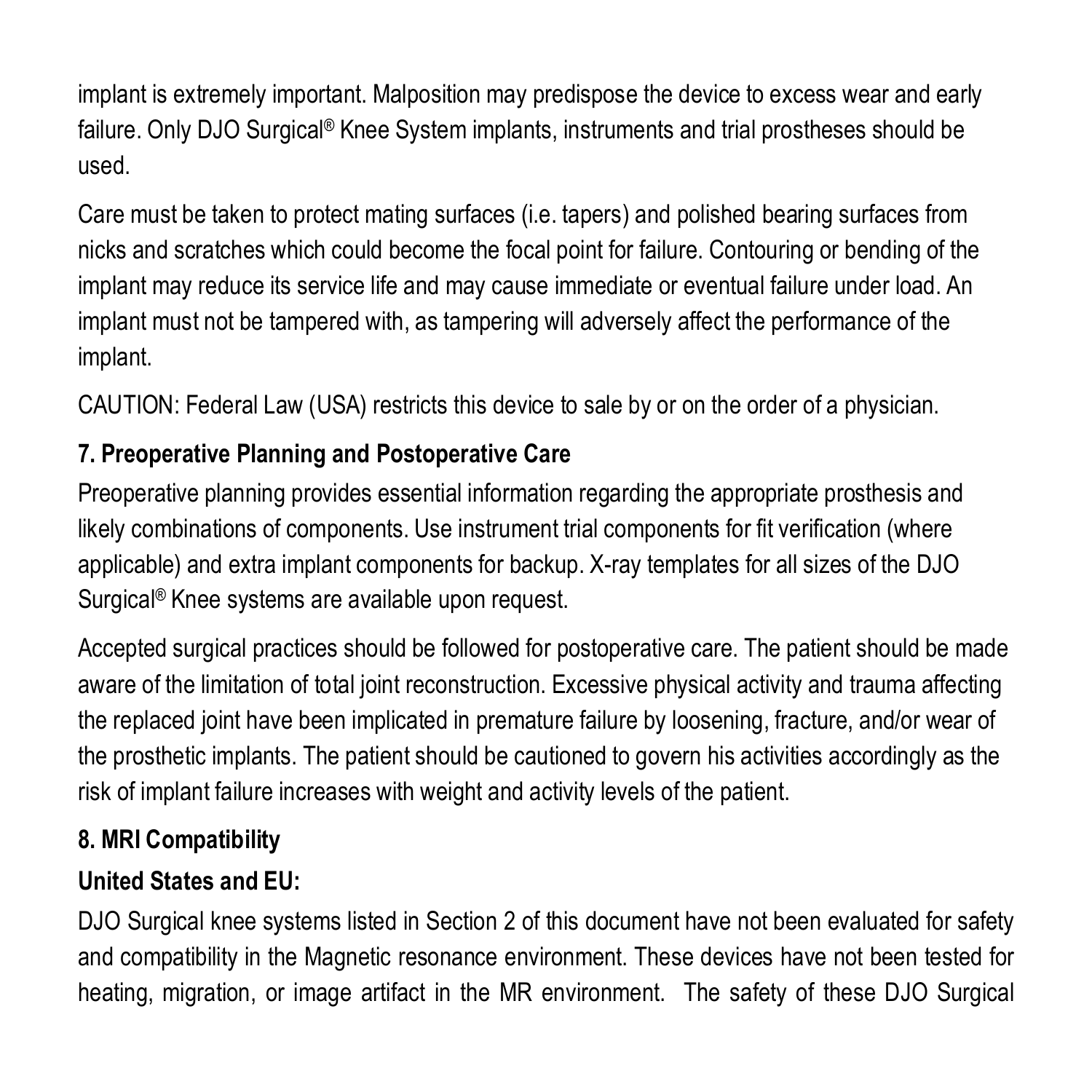components in the MR environment is unknown. Scanning a patient who has this device may result in patient injury.

# **ROW:**

Non-clinical testing has demonstrated that the Foundation Knee, 3DKnee, and EPIK Knee systems contained in Section 2 listed above are MR Conditional. Patients can be scanned safely under the following conditions:

- Static magnetic field of 1.5-Tesla (1.5T) or 3.0-Tesla (3.0T).
- Spatial gradient field of up to:

o 3,930 G/cm (39.3 T/m) for 1.5T systems.

o 1,960 G/cm (19.6 T/m) for 3.0T systems.

• Maximum whole body averaged specific absorption rate (SAR) of:

o 1.0 W/kg for 15 minutes of scanning in Normal Operating Mode at 1.5T.

o 2.0 W/kg for 15 minutes of scanning in Normal Operating Mode at 3.0T.

# **3.0T RF heating**

In non-clinical testing with body coil excitation, representative devices produced a temperature rise of less than 2.0ºC at a maximum whole body averaged specific absorption rate (SAR) of 2.0 W/kg, as assessed by calorimetry for 15 minutes of scanning in a 3.0T Siemens Trio (MRC20587) MR scanner with SYNGO MR A30 4VA30A software.

# **1.5T RF heating**

In non-clinical testing with body coil excitation, representative devices produced a temperature rise of less than 5.0ºC at a maximum whole body averaged specific absorption rate (SAR) of 1.0 W/kg, as assessed by calorimetry for 15 minutes of scanning in a 1.5T Siemens Espree (MRC30732) MR scanner with SYNGO MR B17 software.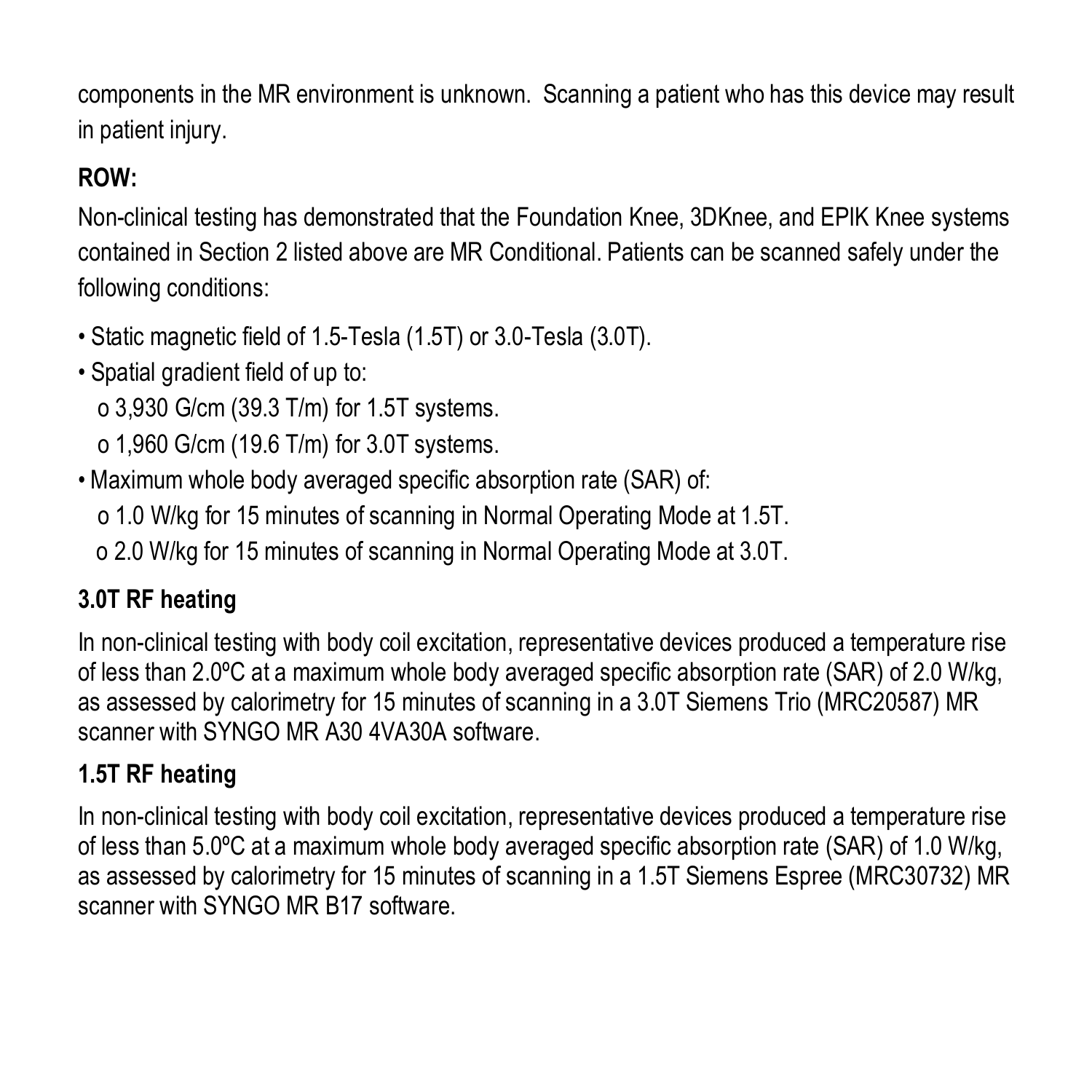Caution: The RF heating behavior does not scale with static field strength. Devices which do not exhibit detectable heating at one field strength may exhibit high values of localized heating at another field strength.

# **MR Artifact**

In testing using a 3.0T system with gradient-echo sequencing, the shape of the image artifact follows the approximate contour of the device and extends radially up to 7.7 cm from the implant

Note: The **EXPRT Knee System and EMPOWR Knee System** have not been evaluated for safety within the MR environment. The **EXPRT Knee System and EMPOWR Knee System** are currently considered as MRI Unsafe.

Note: Patients receiving MRI should be made aware of risks associated with this procedure. This could include the following:

- "The strong, static magnetic field of the MRI scanner will pull on magnetic materials and may cause unwanted movement of the medical device."
- "The radiofrequency energy and magnetic fields that change with time may cause heating of the implanted medical device and the surrounding tissue, which could lead to burns."
- "The presence of the medical device will degrade the quality of the MR image, which may make the MRI scan uninformative or may lead to an inaccurate clinical diagnosis. potentially resulting in inappropriate medical treatment."

# **9. Adverse Effects**

Some of the adverse effects that could occur related to total knee arthroplasty are:

- fracture of the tibia or femur;
- transient peroneal palsy secondary to surgical manipulation;
- patellar subluxation or dislocation;
- patella femoral impingement;
- instability, changes in position, or loosening of components;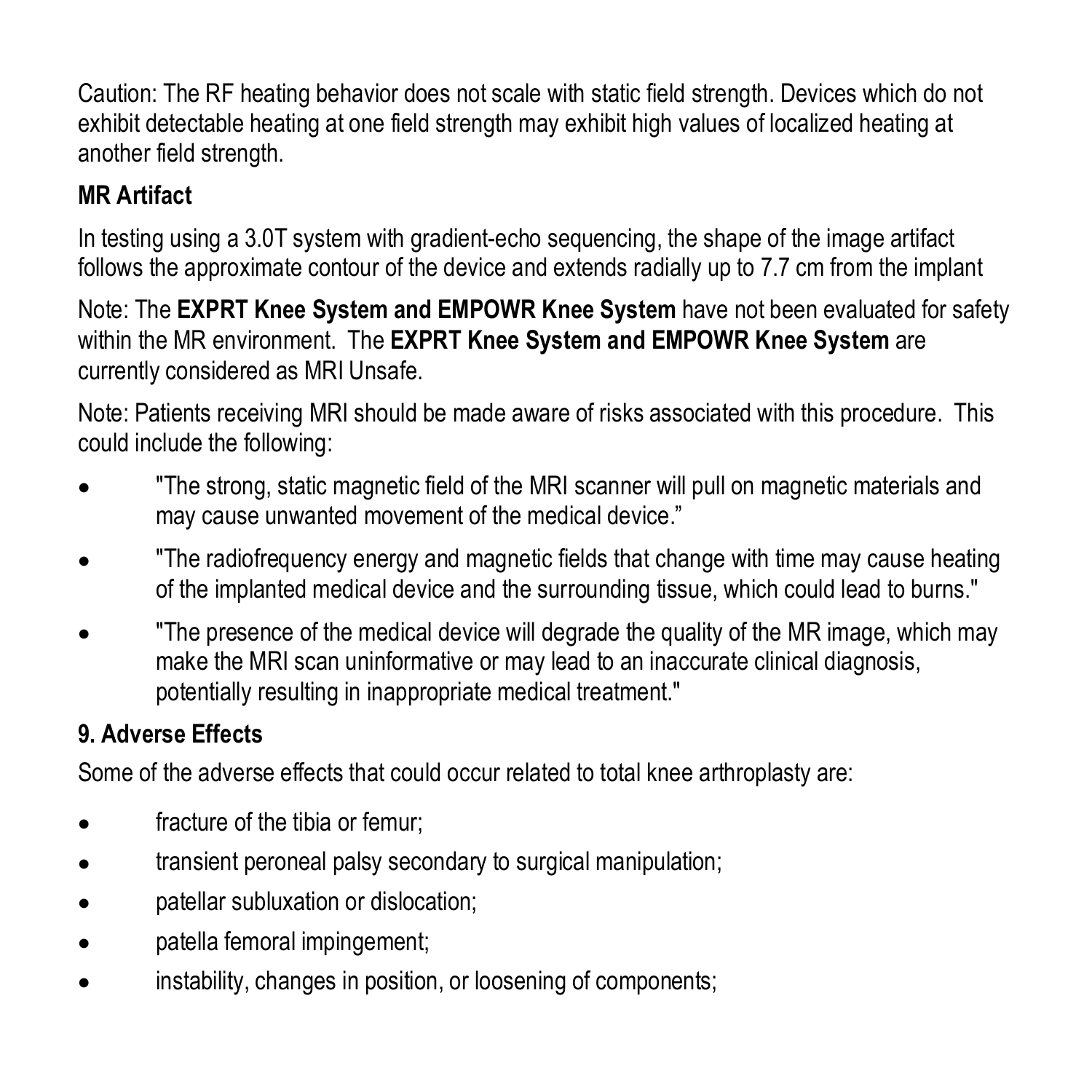- ligamentous laxity;
- dissociation of components:
- infection;
- poor range of motion;
- shortening of limbs;
- lengthening of limbs if severe deformity is present;
- metal sensitivity reactions.

# **10. Sterilization**

Unless opened or damaged, DJO Surgical® implants are supplied sterile in multiple pouches or barrier blister trays. Upon receipt, check all packaging for punctures or other damage. If during inspection, packaging is found opened or damaged, contact manufacturer or manufacturer's representative for instructions.

Sterilization of implants other than Tibial Inserts and Patellae manufactured from Moderately Cross-Linked Polyethylene with Vitamin E  $(e+™)$  is performed by gamma radiation at the minimum dose of 25 kGy to achieve a Sterility Assurance Level (SAL) of 10-6.

Sterilization of the Tibial Inserts and Patellae manufactured from Moderately Cross-Linked Polyethylene with Vitamin E  $(e+T_M)$  is performed by hydrogen peroxide gas plasma to achieve a Sterility Assurance Level (SAL) of 10-6.

Implants are single-use devices. Trials and other instruments are used to determine sizing before the sterile package needs to be opened. Should the integrity of the original sterile package be lost by being opened, punctured, or torn before implantation in the surgical field, contact manufacturer or manufacturer's representative for instructions. These inserts are single-use devices and CANNOT be resterilized by a healthcare facility. Contact manufacturer or manufacturer's representative for instructions.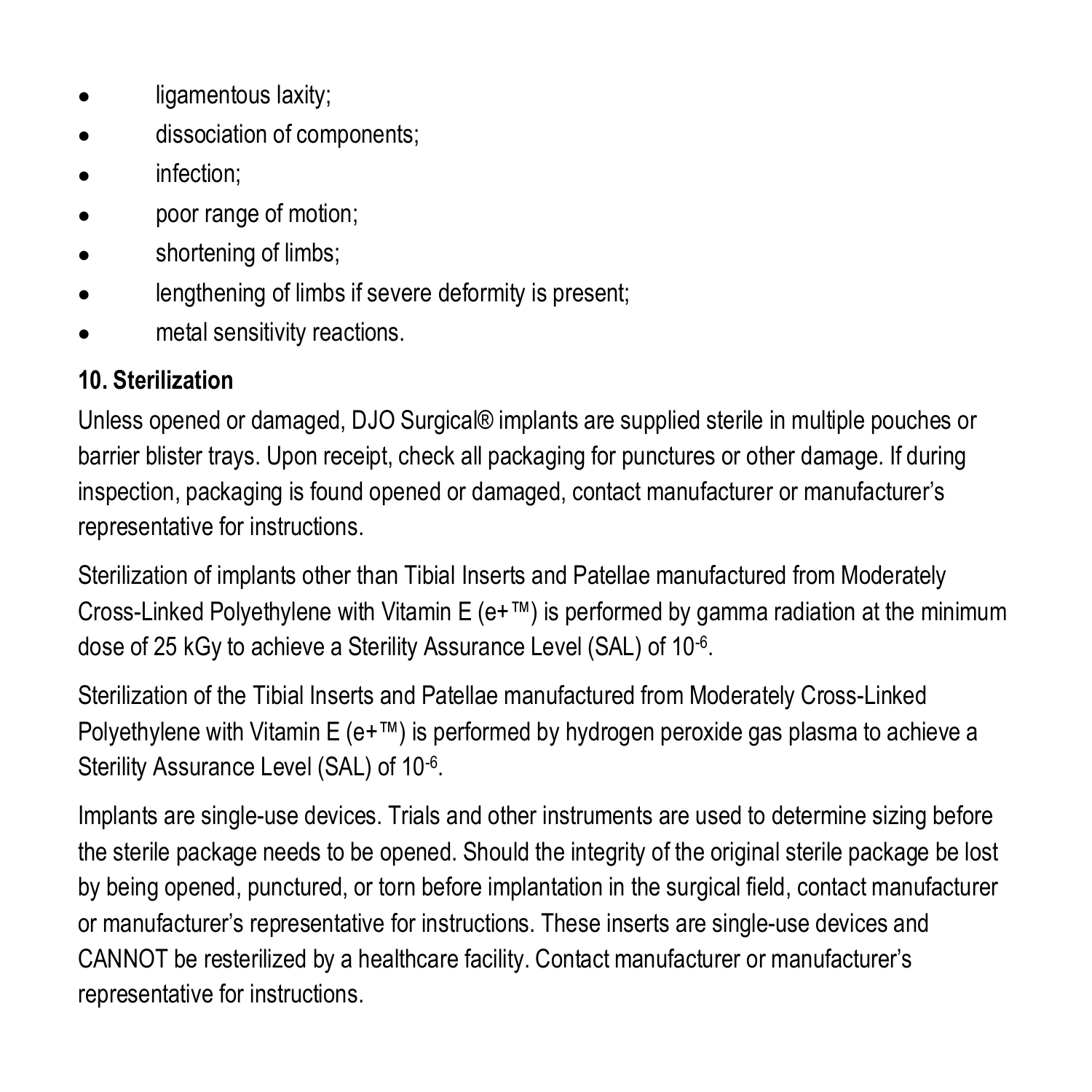Do not resterilize an implant or component that has been opened outside of the surgical field or in contact with or contaminated by blood or other substances. Do not try to clean an implant since standard procedures cannot be relied upon to remove contamination from the implant or component and storage of the opened implant or component should be avoided.

Instruments are provided nonsterile and should be stored in their original packaging until cleaned and sterilized according to the recommended guidelines found in the DJO Surgical® Instrumentation Instructions for Use.

**WARNING: DO NOT resterilize any knee prosthesis distributed by DJO Surgical® (Encore Medical, L.P.) if sterile packaging is opened or damaged upon receipt. Return the implant with respective packaging to DJO Surgical® for inspection and disposition.**

**WARNING: Protect all porous coated and polished surfaces. Standard cleaning procedures cannot be relied upon to remove contamination from porous coating.**

**WARNING: DO NOT resterilize UHMWPE (ultra-high molecular weight polyethylene) and Moderately Cross-Linked Polyethylene Vitamin E (e+™) implants.**

DJO Surgical<sup>®</sup> has validated sterilization cycle data on file.

**NOTE:** DJO Surgical® does not recommend Flash or Chemical Sterilization.

For further information regarding the use of the DJO Surgical® Knee Systems, contact your DJO Surgical<sup>®</sup> representative or distributor.

DJO Surgical<sup>®</sup> Knee Systems are manufactured by ENCORE MEDICAL, L.P. 9800 Metric Blvd., Austin, TX 78758 USA (Made in the USA)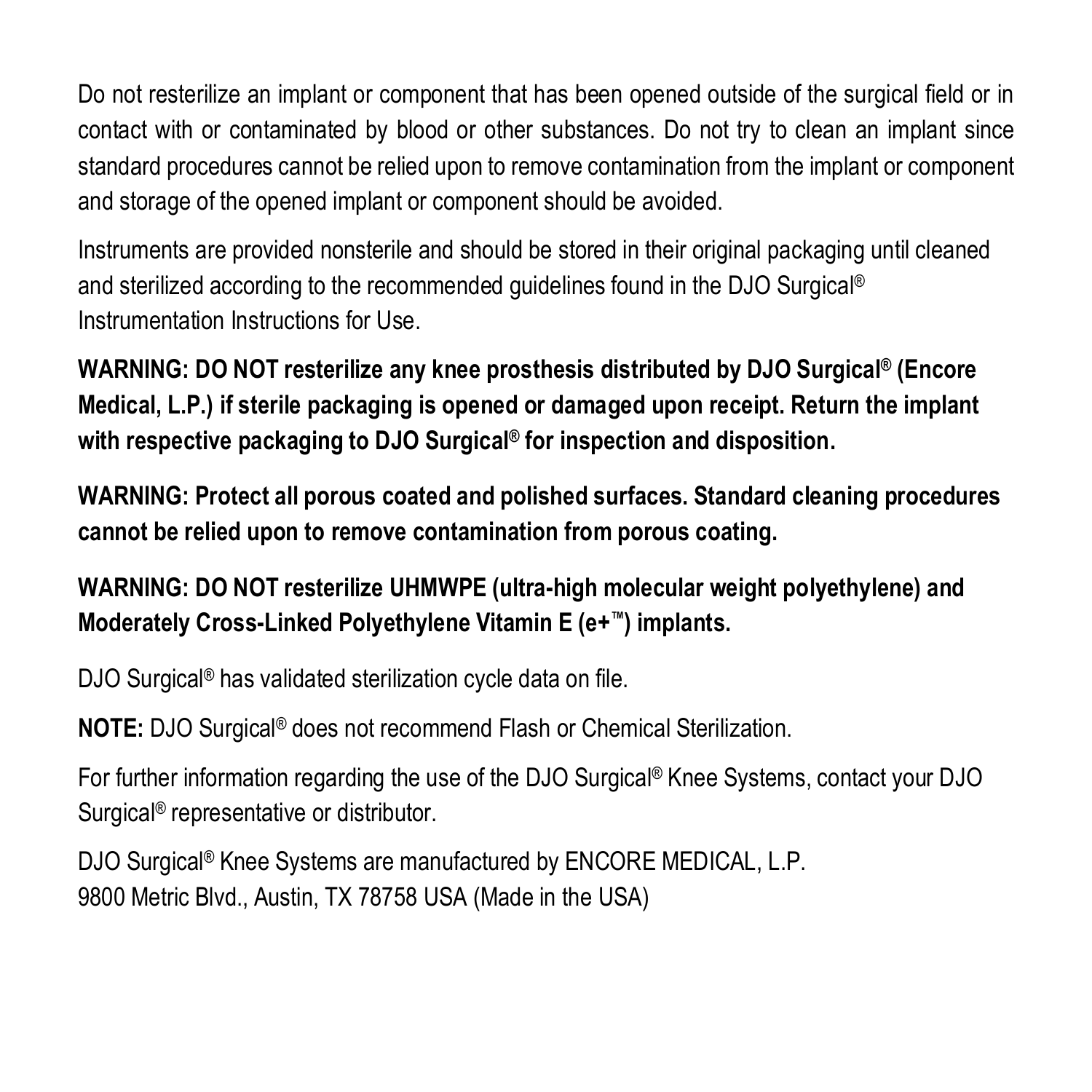# **11. Trademarks and patents**

FOUNDATION®, FK/3DKNEE™, 3DKNEE™, EMPOWR Knee System™, EMPOWR 3D™, EMPOWR 3D KNEE®, EMPOWR Porous®, EMPOWR PS™, EMPOWR PS KNEE®, DJO EMPOWR KNEE®, EMPOWR CR®, EMPOWR VVC®, EMPOWR Partial Knee™ EXPRT®, EPIK®, e+™ are trademarks of DJO Surgical®.

U.S. patents: 5,413,604

# **Symbol Glossary:**

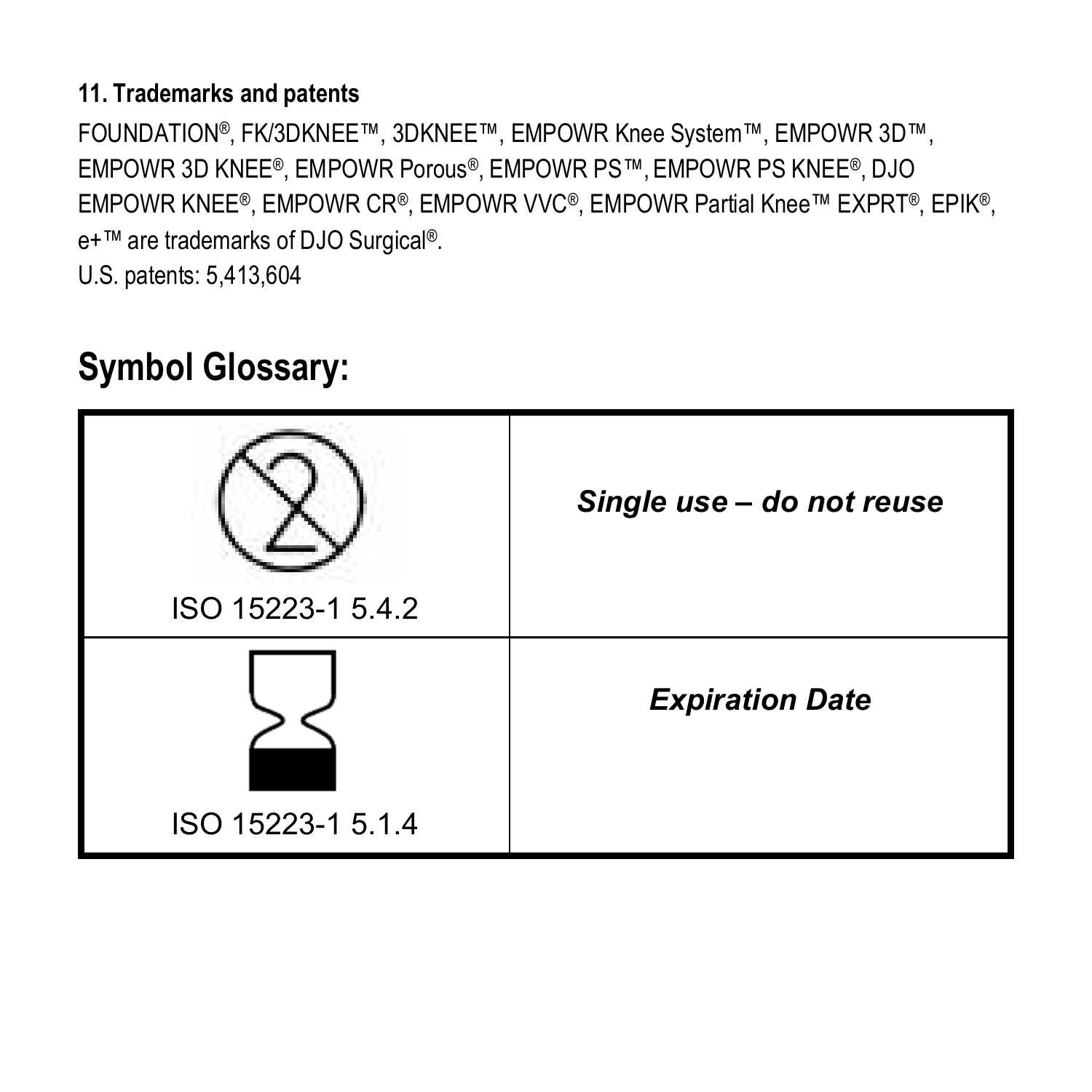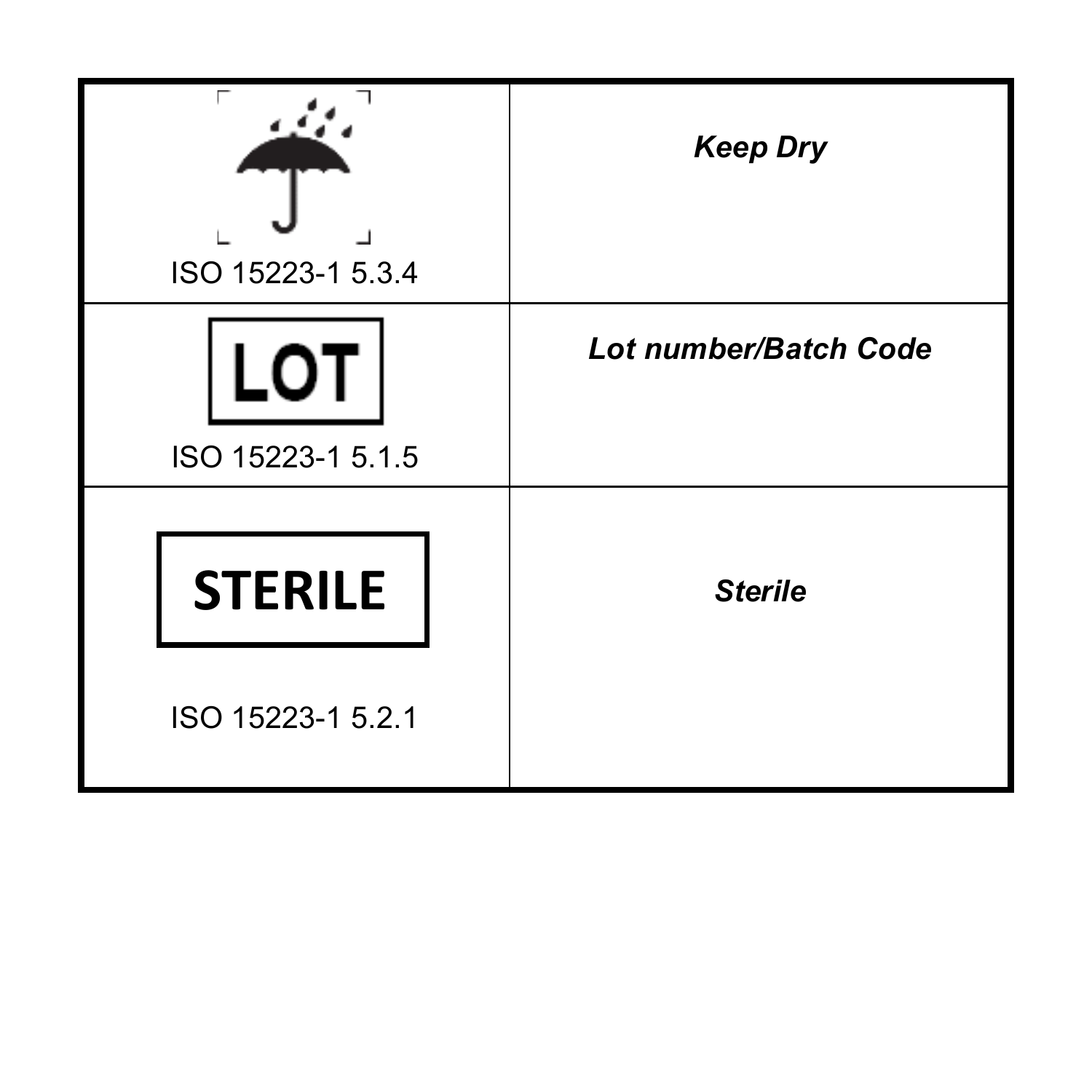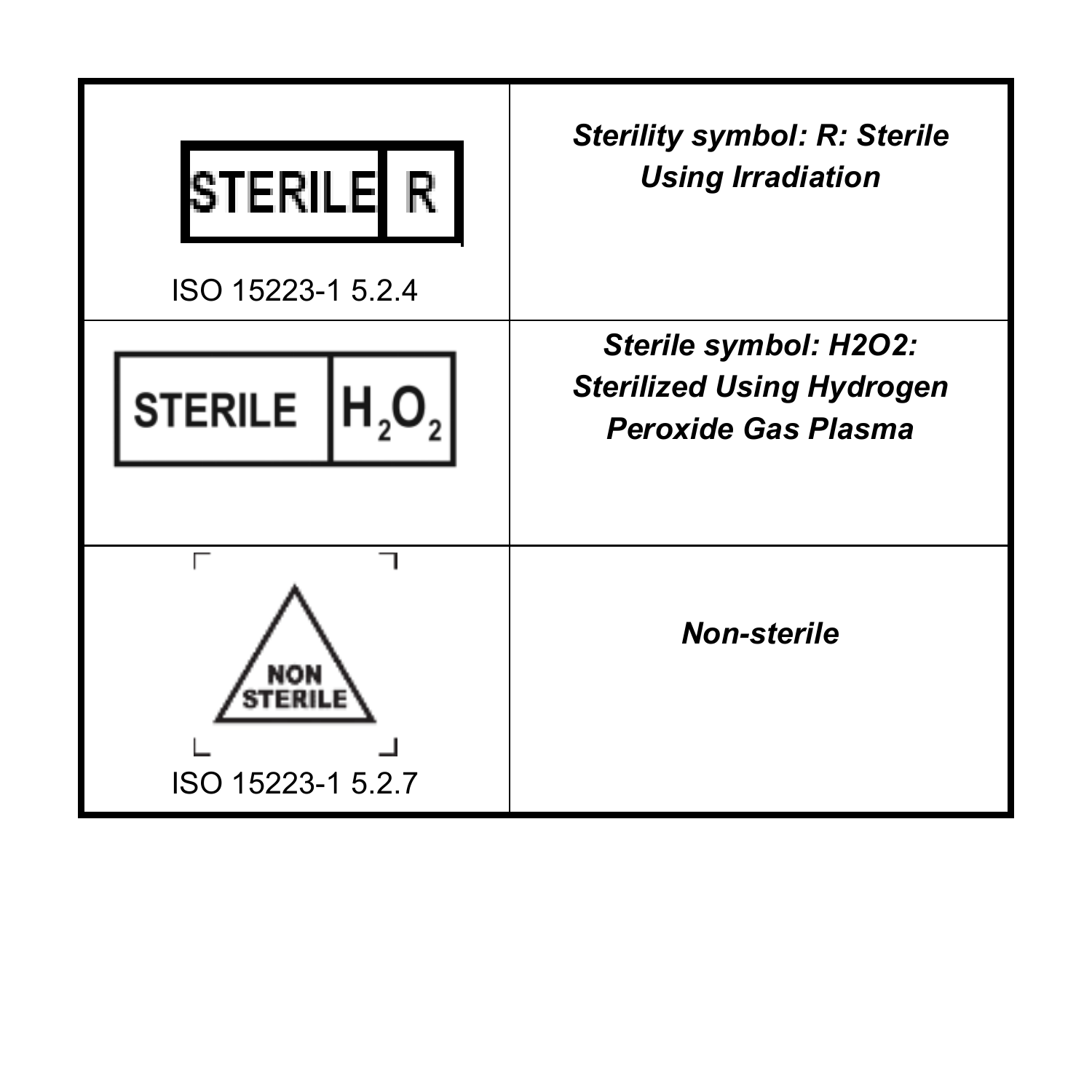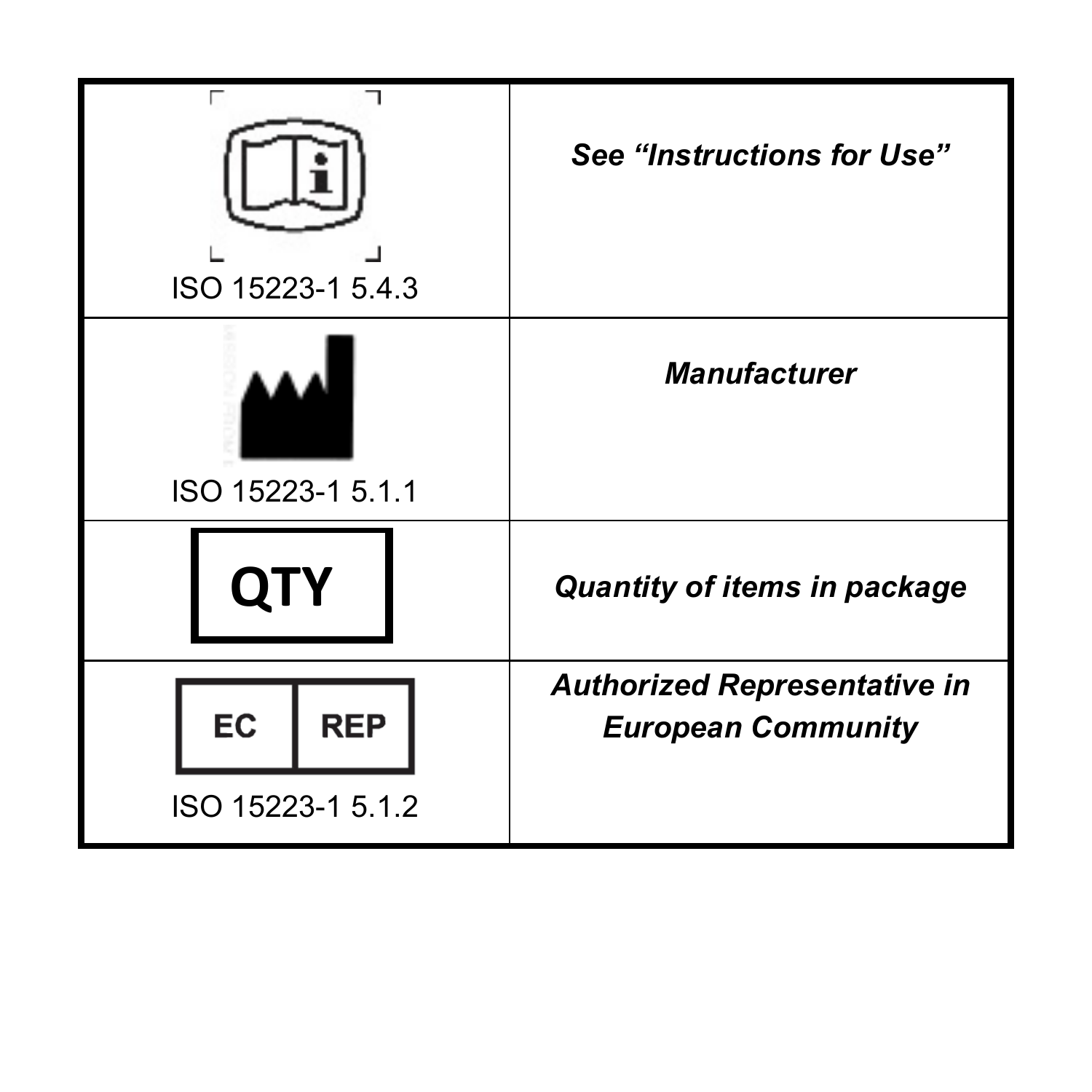| <b>REF</b><br>ISO 15223-1 5.1.6 | <b>Catalog Number</b>               |
|---------------------------------|-------------------------------------|
| ISO 15223-1 5.2.6               | Do not resterilize                  |
| ISO 15223-1 5.2.8               | Do not use if package is<br>damaged |
| ASTM F2503:2013                 | <b>MR</b> Safe                      |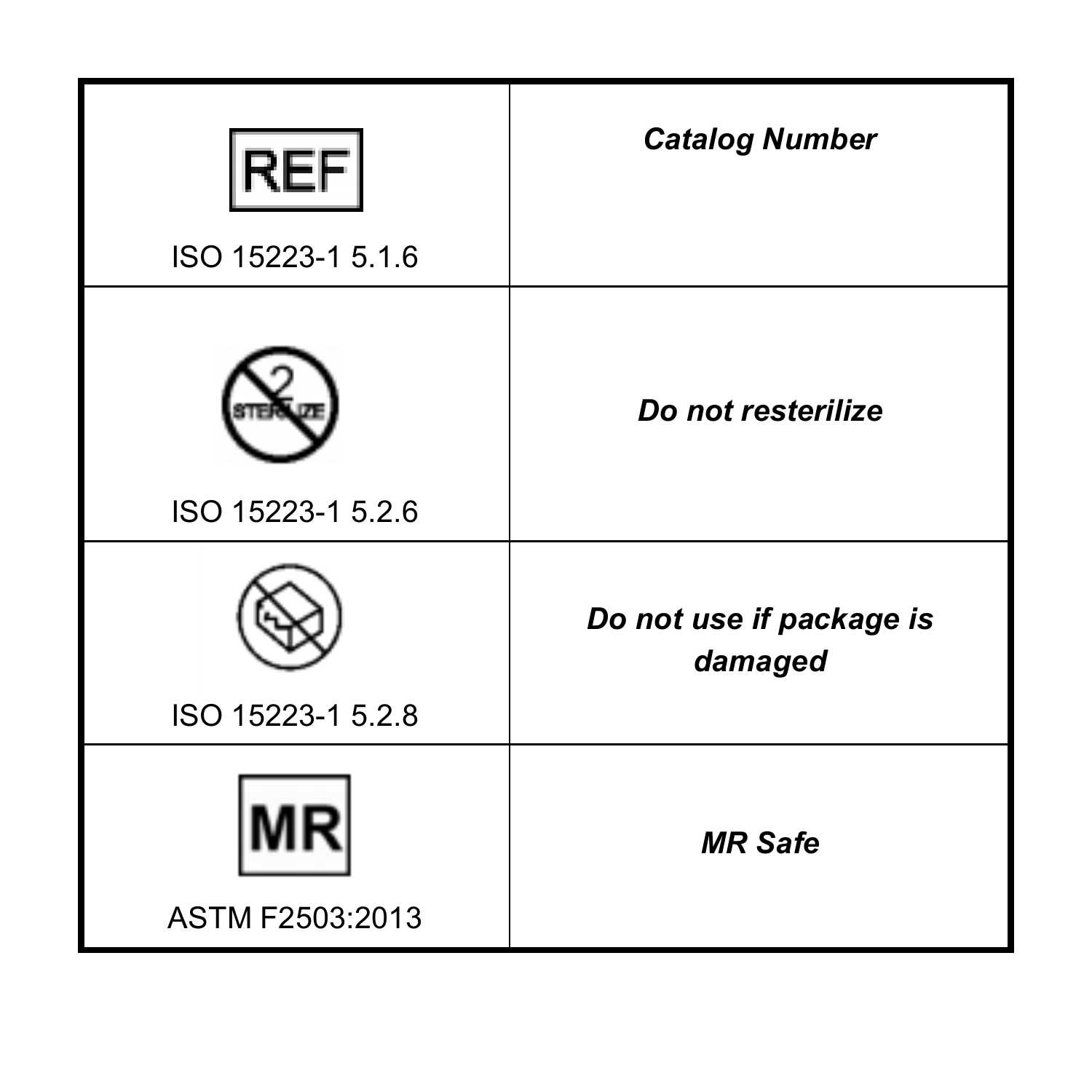| ASTM F2503:2013      | <b>MR Conditional</b>                                                                           |
|----------------------|-------------------------------------------------------------------------------------------------|
| ASTM F2503:2013      | <b>MRI Unsafe</b>                                                                               |
| Rx<br>21 CFR 801.109 | <b>Federal Law (USA) restricts</b><br>this device to sale by or on the<br>order of a physician. |
|                      | <b>Importer</b>                                                                                 |